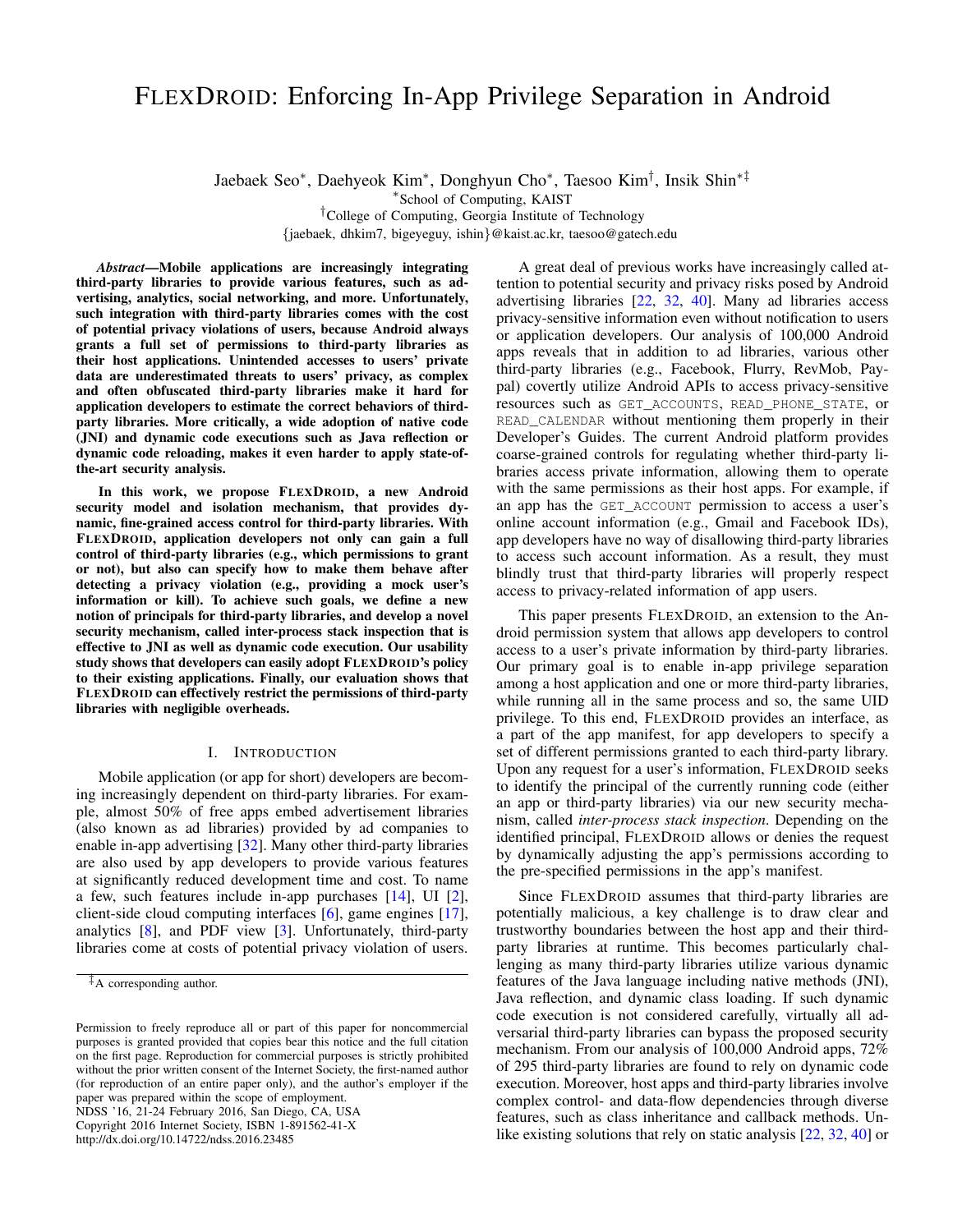cross-app privilege separation [\[37,](#page-14-9) [39,](#page-14-10) [45\]](#page-14-11), the proposed stackbased inspection technique not only can faithfully identify the module of third-party libraries but also can regulate them at runtime without limiting the use of widely-adopted dynamic code execution.

Experiments with our prototype on Android 4.4.4 show that FLEXDROID has a high degree of usability and compatibility; app developers can easily apply FLEXDROID's policy to isolate existing third-party libraries. Our experimental results also indicate that FLEXDROID incurs negligible overheads. Experiments with an open-source K-9 email app show that FLEXDROID adds 1.13-1.55 % overheads in launching the application and sending an email, compared with stock Android.

We make three contributions as follows:

- We report several new findings from our analysis of 100,000 real-world Android apps and 20 popular thirdparty libraries (see §[III-B\)](#page-2-0). For example, 72% of 295 third-party libraries employ the dynamic code execution using various Java language features, and 17% of them rely on JNI.
- FLEXDROID extends Android's permission system by providing in-app privilege separation for a wide range of apps, while placing no limit on the use of native code and reflection and requiring no modification to the code except the manifest.
- To the best of our knowledge, FLEXDROID is the first system that adopts a hardware-based fault isolation using the ARM Domain to sandbox third-party libraries in Android apps. We describe our engineering experience in implementing the hardware-based fault isolation and conduct experiments using real-world Android apps.

# II. RELATED WORK

Detecting in-app security/privacy risks. Security and privacy issues in in-app advertising have recently attracted considerable attention. Several studies [\[22,](#page-14-7) [32,](#page-14-0) [40\]](#page-14-8) examine Android advertising libraries through static analysis. Their findings indicate that many in-app ad libraries collect privacy-sensitive information [\[32\]](#page-14-0) even without mentioning the use of privacyrelated permissions in their documentation  $[40]$ , while such negative behaviors may be growing over time [\[22\]](#page-14-7). Livshits et al. [\[35\]](#page-14-12) propose an automated approach to identify and place missing permission prompts where third-party libraries may potentially misuse permissions. A few studies employ dynamic analysis to disclose potential risks  $[21, 25]$  $[21, 25]$  $[21, 25]$ . Brahmastra  $[21]$  is an automation tool to test the potential vulnerability of thirdparty libraries embedded into mobile apps, beyond the reach of GUI-based testing tools. MAdFraud [\[25\]](#page-14-14) adopts a dynamic analysis to detect fake ad clicks by host applications. In our work, we analyzed 20 popular third-party libraries in depth to understand how they covertly request privacy-sensitive APIs (e.g., SMS, calendar, location, etc) and how each of them rely on dynamic features of the Java language (see [Table I\)](#page-2-1).

Protecting sensitive data against privacy-unaware thirdparty libraries. Several works have introduced protection mechanisms against permission-abusing third-party libraries. All existing approaches, except one [\[43\]](#page-14-15), share the principle of separating the privilege of third-party libraries from the host applications by running them in separate processes with the goal of isolating a specific type of third-party libraries unlike FLEXDROID. AdSplit [\[39\]](#page-14-10) and AFrame [\[45\]](#page-14-11) isolate ad libraries by running them as separate applications with limited permissions, and NativeGuard [\[41\]](#page-14-16) takes a similar approach for native third-party libraries (written in C/C++) such as FFmpeg [\[7\]](#page-14-17). AdDroid [\[37\]](#page-14-9) places advertising functionality into a new Android system service to separate it from host apps. LayerCake [\[38\]](#page-14-18) isolates user interface (UI) libraries from its host app to support secure third-party UI embedding on Android. On the other hand, Compac [\[43\]](#page-14-15) is the closest to our work. Like us, it provides in-app privilege separation for host app and third-party libraries while both running in the same process. However, Compac's approach is not applicable to third-party libraries relying on JNI or dynamic code execution, which almost all of the popular third-party libraries rely on (see [Table I\)](#page-2-1). FLEXDROID not only enables isolation of any third-party libraries but also allows app developers to choose how each library behaves upon their privacy violation.

Cross-app privacy leaks. A great deal of previous studies aim to mitigate the confused deputy problem, inter-application or inter-component permission leaks by either checking IPC call chains or by monitoring the run-time communication between apps [\[23,](#page-14-19) [24,](#page-14-20) [26,](#page-14-21) [29,](#page-14-22) [30\]](#page-14-23). TaintDroid [\[27\]](#page-14-24) and DroidScope [\[44\]](#page-14-25) employ efficient taint tracking to monitor real-time data leakage.

#### III. MOTIVATION

<span id="page-1-0"></span>Each Android app runs in its own sandbox, an isolated process with an application-specific UID allocated at the installation time. In order to get access to sensitive resources (i.e., contact, location, SMS, camera) outside the app sandbox, an app must specify proper permissions in the manifest, AndroidManifest.xml. The Android permission model only offers an "all-or-nothing" installation option for users to accept all the permissions requested for installation or simply refuse to install to the app. More critically, the app is able to keep accessing the granted resources all the time, no matter what components or modules of the app are requesting access to.

An Android app often contains third-party libraries to offer advanced functionality. In the Android security architecture, all the modules in the same app have exactly the same permissions, resulting in *overprivileged* third-party libraries. That is, some third-party libraries can have more privilege than what they need, while being malicious (intentionally or not). As a result, a malicious third-party library may exploit the app's SEND\_SMS permission to send premium-rate SMS messages at the users' cost (i.e., *£*5 for each message [\[9\]](#page-14-26)). This could make app developers vulnerable to lawsuits since they are considered liable for all the behaviors of their apps.

# *A. Potential Attack Scenarios*

We consider three possible attack scenarios where overprivileged third-party libraries access privacy-sensitive resources regardless of the app developers' intention.

Libraries abusing undocumented permissions. App developers know what permissions a library will use based on its documentation (i.e., Developer's Guide), specifying its musthave permissions and optionally required permissions. Due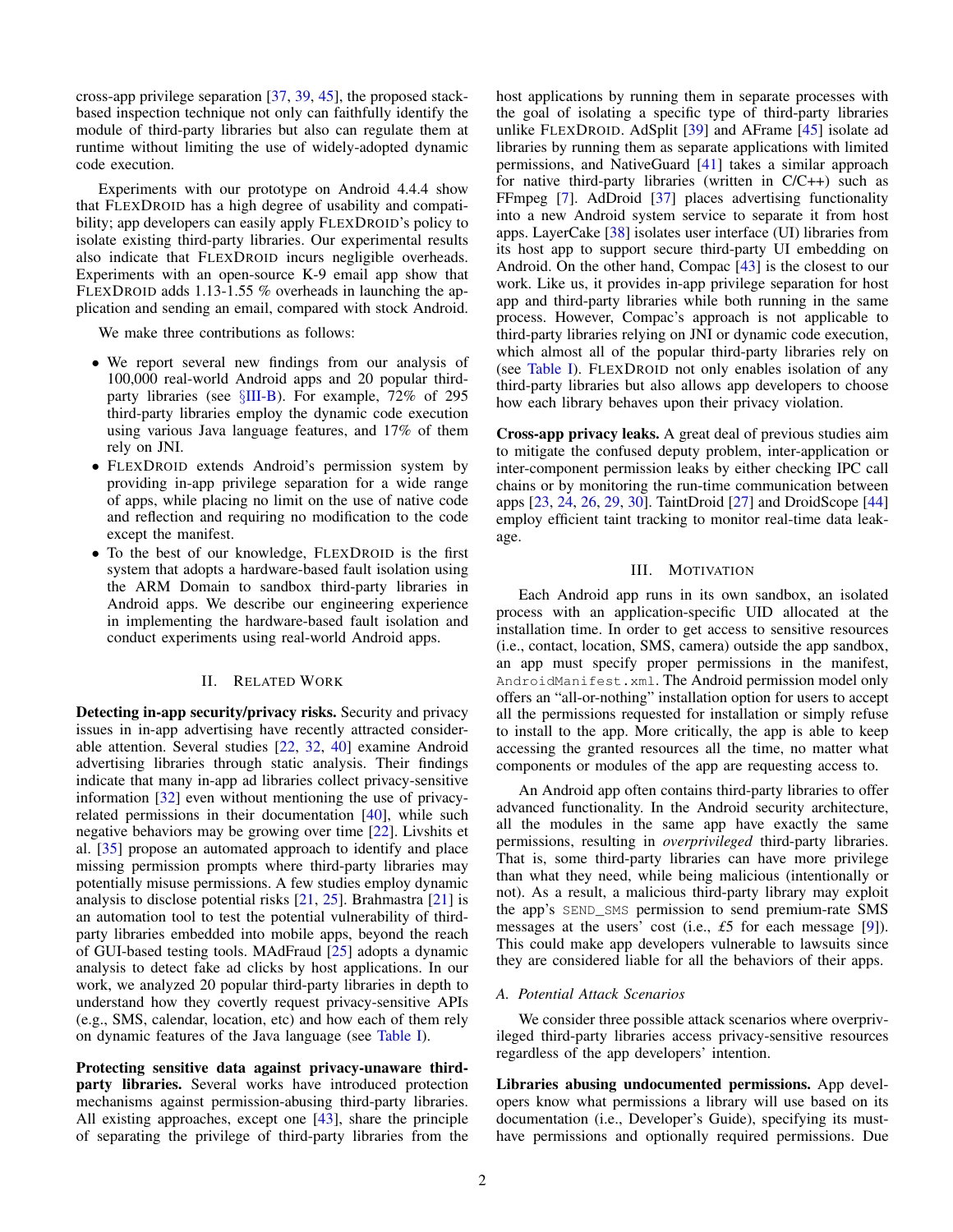<span id="page-2-1"></span>

| Name            | Category       | Accounts | information<br>Phone: | Internet       | <b>SMS</b><br>Read | <b>SMS</b><br>Write | Calendar<br>Read | Calendar<br>Write | Settings<br>Write | Tasks<br>Get | Read Bookmark | Record Audio | Location | Loading<br>Class | Reflection | Callback | Inheritance<br>Class | ğ |
|-----------------|----------------|----------|-----------------------|----------------|--------------------|---------------------|------------------|-------------------|-------------------|--------------|---------------|--------------|----------|------------------|------------|----------|----------------------|---|
| Facebook        | Social         |          | $\times$              | $\overline{O}$ |                    |                     |                  |                   | ×                 |              |               |              | $\times$ |                  |            |          | $\checkmark$         |   |
| Flurry          | Analytics      |          | $\times$              | $\overline{O}$ |                    |                     |                  |                   |                   |              |               |              | $\Omega$ |                  |            |          |                      |   |
| RevMob          | Advertising    | $\times$ | Λ                     | $\overline{O}$ |                    |                     |                  |                   |                   |              |               |              |          |                  |            |          |                      |   |
| Chartboost      | Advertising    |          | $\times$              | $\overline{O}$ |                    |                     |                  |                   |                   |              |               |              |          |                  |            |          |                      |   |
| InMobi          | Advertising    |          |                       | O              | $\times$           | $\times$            |                  |                   |                   |              |               |              |          |                  |            |          |                      |   |
| Millennialmedia | Advertising    |          |                       | $\overline{O}$ |                    |                     |                  |                   |                   |              |               |              | X        |                  |            |          |                      |   |
| Paypal          | <b>Billing</b> |          | ×                     | O              |                    |                     |                  |                   |                   |              |               |              | X        |                  |            |          |                      |   |
| Umeng           | Analytics      |          | $\Omega$              | $\overline{O}$ |                    |                     |                  |                   |                   |              |               |              | $\times$ |                  |            |          |                      |   |
| AppLovin        | Advertising    | Δ        | $\Omega$              | O              |                    |                     |                  |                   |                   |              |               |              |          |                  |            |          |                      |   |
| Pushwoosh       | Notification   |          | $\Omega$              | $\overline{O}$ |                    |                     |                  |                   |                   |              |               |              | $\times$ |                  |            |          |                      |   |
| Tapjoy          | Advertising    |          | $\Omega$              | $\overline{O}$ |                    |                     |                  |                   |                   |              |               |              | X        |                  |            |          |                      |   |
| AppFlood        | Advertising    | $\cdot$  | Δ                     | O              |                    |                     |                  |                   |                   |              |               |              |          |                  |            |          |                      |   |
| OpenFeint       | Social         | $\Omega$ | $\Omega$              | $\Omega$       |                    |                     |                  |                   |                   |              |               |              | $\times$ |                  |            |          |                      |   |
| Airpush         | Advertising    | $\times$ | Δ                     | $\overline{O}$ |                    |                     |                  |                   |                   |              |               |              | X        |                  |            |          |                      |   |
| Youmi           | Advertising    |          | $\Omega$              | $\overline{O}$ |                    |                     |                  |                   |                   |              |               |              | $\times$ |                  |            |          |                      |   |
| Cauly           | Advertising    |          |                       | $\overline{O}$ |                    |                     |                  |                   |                   |              |               |              |          |                  |            |          |                      |   |
| Socialize       | Social         |          | Λ                     | O              |                    |                     |                  |                   |                   |              |               |              |          |                  |            |          |                      |   |
| Domob           | Advertising    |          | $\Omega$              | $\overline{O}$ |                    |                     |                  |                   |                   |              |               |              | X        |                  |            |          |                      |   |
| Leadbolt        | Advertising    | $\times$ | Δ                     | $\overline{O}$ |                    |                     | ×                | ×                 |                   |              |               |              |          |                  |            |          |                      |   |
| MobFox          | Advertising    |          | $\times$              | O              |                    |                     |                  |                   |                   |              |               |              |          |                  |            |          |                      |   |

**TABLE I:** Characteristics of third-party libraries. Columns 3-14 show the permissions potentially used by apps (O: required permission,  $\triangle$ : optional permission, ×: undocumented permission). The rest of columns are related to runtime behavior and dependency with host apps.

to the lack of in-app privilege separation, however, libraries can take free rides to access private resources even without corresponding permissions documented properly (i.e., *undocumented permissions*) when its host app has the permissions. If the library dynamically checks whether it has certain permissions or catches a security exception, it can abuse those permissions without noticing users.

Contaminated libraries. Although the original library is legitimate, an adversary is able to rewrite its binary or source code and redistribute it. When an app mistakenly uses such *contaminated libraries*, the users who install the app are in danger of severe privacy leaks, and may suffer monetary damages. In 2013, a malware called Uten.A was repackaged and distributed while disguising itself as Umeng SDK library, a mobile analytic platform [\[28\]](#page-14-27). Some legitimate gaming apps available in the Google Play used this malware, and many users installed those apps. Devices affected by the malware are silently subscribed to a premium-rate SMS service, and SMS messages are sent to the service at the users' expense.

Vulnerable libraries. A third-party library may execute a class or JavaScript code<sup>[1](#page-2-2)</sup> downloaded from Internet at runtime. If the mobile device is connected to an unsafe network and the library does not encrypt the code, an attacker can replace it with a malicious code. Such a malicious code can exploit the host app's permission to leak personal information (e.g., A malicious advertisement written in JavaScript can read the device's IMEI code if the ad library exposes the getDeivceId method to JavaScript using addJavascriptInterface).

# <span id="page-2-0"></span>*B. Real-world Findings*

In order to look at how our attack scenarios are pervasive in the wild, we investigate the characteristics of third-party libraries used in Android applications. Here is a brief summary of our findings:

- 1) 17 of 20 popular third-party libraries use undocumented permissions.
- 2) 72% of 295 third-party libraries rely on dynamic code execution.
- 3) 17% of 295 third-party libraries use JNI.

Methodologies. We randomly collect the 100,000 Android apps from the *Playdrone* dataset [\[42\]](#page-14-29), an archive of Android Application Package (APK) files downloaded from the Google play store. To perform a static analysis for applications, we dissect each APK file using *apktool* [\[4\]](#page-14-30) which translates the Android app's *.dex* code into the corresponding *.smali* code. In our analysis, we particularly focus the following characteristics of each library which are relevant to our threat model.

Permissions exploited by third-party libraries. We chose 16 different Android permissions that allow a third-party library to access privacy-sensitive information such as device ID, SMS, contacts, and a device's current location. Since a thirdparty library accesses such information via the Android's APIs or content provider, we need their mapping to the corresponding necessary permission. We extended the findings

<span id="page-2-2"></span><sup>1</sup> A JavaScript code can run on a WebView-based framework via JavascriptInterface provided by third-party libraries. Open Rich Media Mobile Advertising (ORMMA) [\[13\]](#page-14-28) is an example of such frameworks.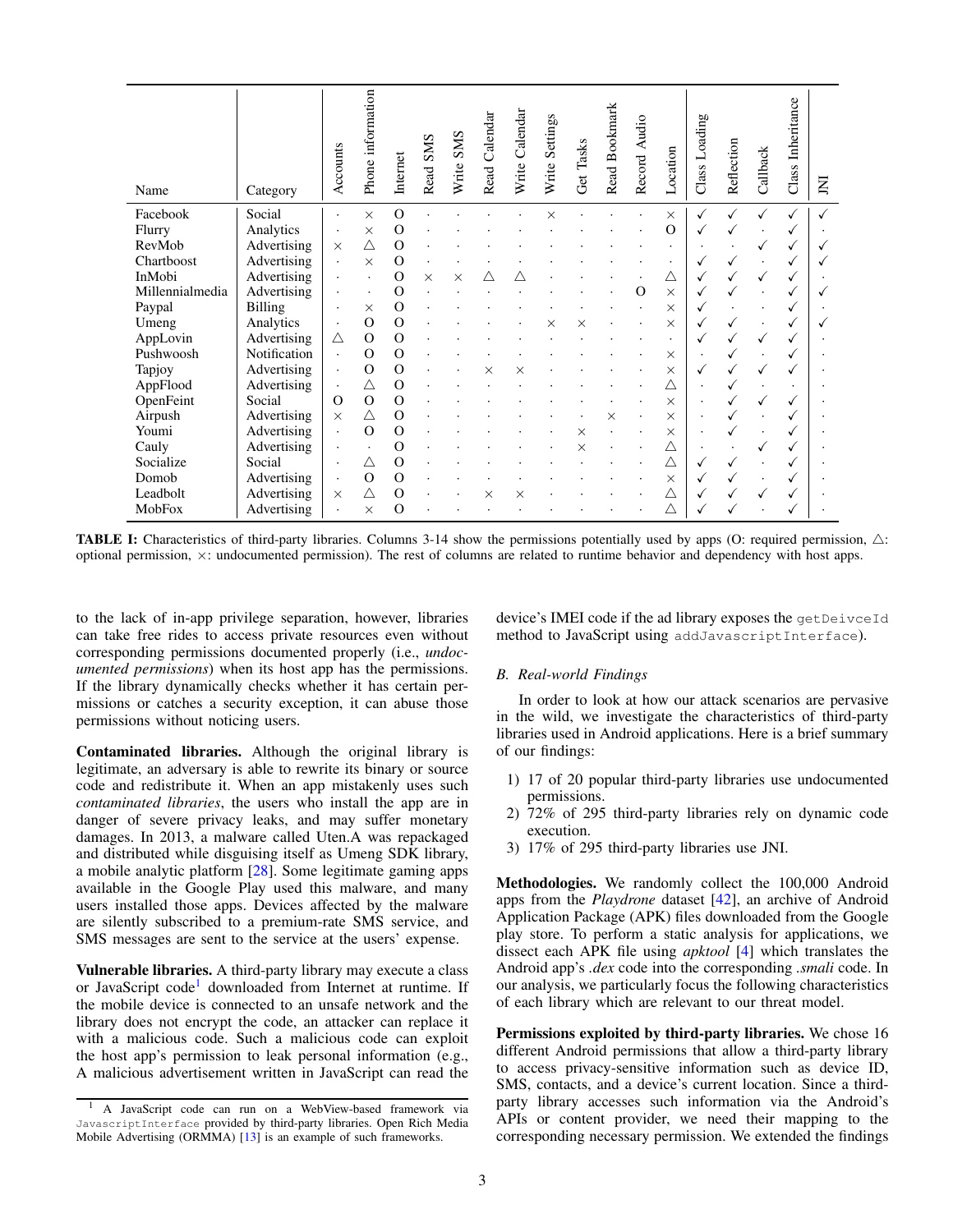from PScout [\[19\]](#page-14-31) that provides the mapping between Android's native API, the content provider's URI, and permissions. In addition, we manually examined and compared the required permissions that we could find from the developer's guide of each third-party library, and the exploited permissions that they could covertly use when embedded by an app.

**Dynamic code execution.** As previously mentioned in  $\S$ [III,](#page-1-0) third-party libraries deeply rely on dynamic features of the Java programming language, including runtime class loading, Java reflection, and multi-threading. To identify whether such techniques are used by third-party libraries, we build code-level signatures of techniques and apply them to the smali code of apps.

Interaction between a library and its host application. In addition to the reliance of dynamic code features, thirdparty libraries interact with their host apps in various ways, which makes it hard to analyze and disambiguate the boundaries between third-party libraries and their apps. These techniques include callback, class inheritance and JNI and make FLEXDROID distinct from previous works such as Ad-Droid [\[37\]](#page-14-9) and AdSplit [\[39\]](#page-14-10). To examine such use cases, for each application, we check whether a host app inherits classes provided by third-party libraries, whether it uses any callback method, and whether third-party libraries embed JNI.

Unlike previous works [\[32,](#page-14-0) [40\]](#page-14-8) focusing on specific thirdparty libraries (i.e., ad), our investigation is not limited to ad libraries, but includes social, billing, analytics and more. In addition, our investigation covers dynamic execution patterns used by third-party libraries, which serves as a primary motivation of our work.

Summary of results. [Table I](#page-2-1) summarizes the results of our findings for third-party libraries used in 100,000 Android apps. We extracted the top 20 popular libraries which use at least one permission out of 16 permissions mentioned above. Note that in the result, we include a third-party library only if it provides a clear documentation on necessary permissions and a method of integration.

We found that some libraries could attempt to use permissions which are not documented in their developer's guide (marked as  $\times$ ). For instance, ad libraries such as RevMob, Airpush, and Leadbolt potentially utilize host app's GET\_ACCOUNTS permission while its developer does not mention the permissions as required or optional. With the GET\_ACCOUNTS permission, a library can obtain a user's online account information on the phone such as Gmail, Facebook, and Dropbox.

In addition, our findings show that most libraries can make dynamic execution paths with dynamic class Loading, Java reflection, and Java thread. All the listed 20 libraries use at least one technique, and 16 libraries utilize all three techniques. Moreover, it turns out that host apps and third-party libraries have strong dependencies. Specifically, most of the ad libraries including Flurry, AppLovin, and Tapjoy need to obtain the host app's context to show and manipulate advertisements. We also found that some libraries use class inheritance, perhaps for simple integration. For instance, Parse and Chartboost recommend app developers to inherit the provided class for simplifying the integration process. In addition, we found that

<span id="page-3-1"></span>

Fig. 1: Overview of FLEXDROID's design. The gray boxes represent FLEXDROID's modification of the existing Android components and the gray-stripped boxes represent new components that FLEXDROID introduced for fine-grained permission checking for third-party libraries. In FLEXDROID, all requests to resources will be checked based on the fine-grained module (host app or third-party libraries) and the app-specified manifest.

17.1% of 295 third-party libraries use native code through JNI (see [Table II\)](#page-3-0). These tight integration and dynamic behavior of off-the-shelf libraries make the state-of-the-art analysis or enforcement challenging. In FLEXDROID, we attempt to provide a practical yet strong security mechanism to isolate such third-party libraries.

<span id="page-3-0"></span>

| Technique                                               | Out of 295 libs                     |
|---------------------------------------------------------|-------------------------------------|
| Class Loading<br>Reflection<br>Class Inheritance<br>JNI | 27.9%<br>49.6%<br>71.5%<br>$17.1\%$ |
|                                                         |                                     |

TABLE II: Java language techniques used in third-party libraries.

#### *C. Threat Model*

FLEXDROID assumes a strong adversary: third-party libraries are potentially malicious, their code and logic are not directly visible to app developers (e.g., obfuscated), and they might use dynamic features of the Java language. However, app developers explicitly know what third-party libraries are for (that is why app developers want to embed them in the first place). Given a high-level functional description (e.g., ad or analytics) and perhaps a manifest provided by a third-party library, app developers should be able to have enough freedom to adjust the manifest and seamlessly integrate them without compromising usability.

# IV. FLEXDROID DESIGN

# *A. Overview*

FLEXDROID targets at a new permission system that adjusts the permissions of Android apps dynamically so as to enforce fine-grained access controls for untrusted application modules (i.e, third-party libraries).

A module is a collection of code. FLEXDROID uses the module as the unit of trust, while an entire app (or a process)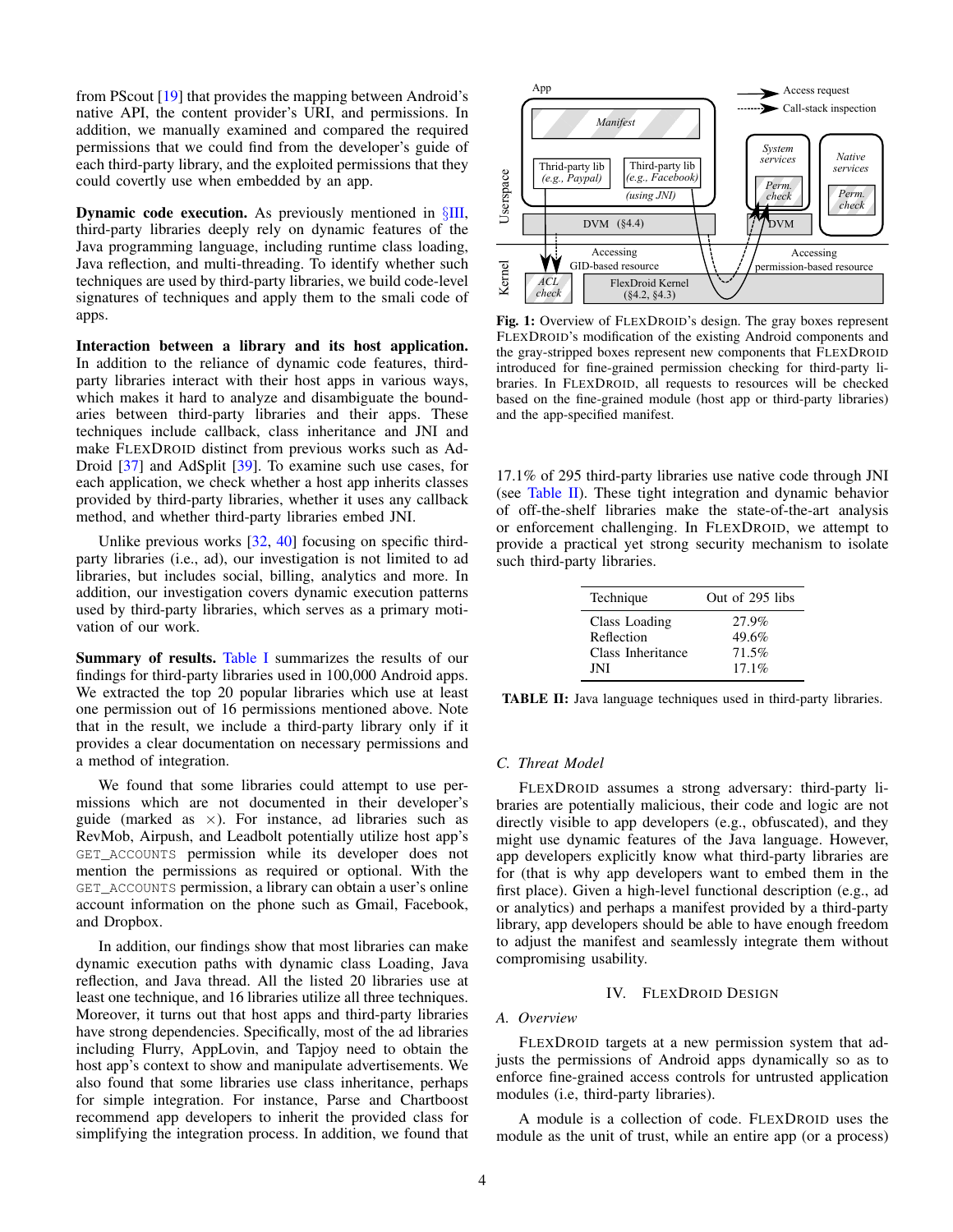```
<flexdroid android:name="com.third.party.library"
          android:mockOnException="true">
  <allow android:permission="android.permission.READ_CONTACTS" />
  <allow android:permission="android.permission.READ_EXTERNAL_STORAGE" />
  <allow android:permission="android.permission.INTERNET" />
</flexdroid>
```
Fig. 2: An example rule in an app's manifest that allows a third-party library to access contacts, sdcard and the Internet.

is the unit of trust in the Android's permission system. In FLEXDROID, the boundary of a module aligns with either a class or a method. Key features of FLEXDROID are as follows (see [Figure 1\)](#page-3-1). (1) App developers specify a set of permissions for each individual module in the manifest. (2) Upon each request for resource access, FLEXDROID identifies the context of execution (i.e., a call chain of modules leading to the current execution) by inspecting the Dalvik call stack. (3) FLEXDROID then determines whether to accept or decline the request according to the permissions commonly granted to the modules.

Achieving the above features for a wide range of Android apps presents several challenges:

Secure inter-process stack inspection. FLEXDROID relies on call stack trace to mediate access from untrusted modules, while conducting access control in a separate address space from the modules. Thus, FLEXDROID should provide a mechanism to utilize the call stack trace across the process boundary (see  $\S$ [IV-B\)](#page-4-0).

Integrity of stack principal. Preserving the integrity of Dalvik call stack and stack tracer is crucial for correctness. It is, however, very challenging with the use of native code via Java Native Interface (JNI). Malicious third-party libraries may use native code to tamper with Dalvik's data memory, for example, to counterfeit call stack frames directly. Therefore, it is critical to provide a tamper-resistant memory protection mechanism for accuracy of FLEXDROID permission system (see  $\S$ [IV-C\)](#page-5-0).

Handling dynamic code execution. There are various ways of dynamic code execution in Java, which could blur the boundary of modules. For instance, Java reflection can be used to enable dynamic code generation and execution across classes, and code can be executed on a new thread with Java thread creation. These make it very complicated to identify module boundaries clearly. Since FLEXDROID aims to support accurate fine-grained access control for individual modules, it should be able to adjust the permissions of modules dynamically when the modules are modified at run time for execution (see  $\S$ [IV-D\)](#page-6-0).

In addition to addressing the above challenges, FLEXDROID also aims to offer a high level of usability. To this end, FLEXDROID provides developers with programming interfaces, in the form of simple XML manifest rules, to restrict third-party libraries' privileges. [Figure 2](#page-4-1) shows an example rule in FLEXDROID's policy. Using the flexdroid tag, developers can specify a third-party library of interest and configure that library's privileges with the allow tag. Inspired by [\[20,](#page-14-32) [33\]](#page-14-33), FLEXDROID also provides a mockOnException attribute to enable developers to choose whether FLEXDROID should offers mock data (e.g., fake IMEI code) upon a request for an unauthorized resource.

# <span id="page-4-0"></span>*B. Secure Inter-Process Stack Inspection*

The Android permission system conducts access control outside the process boundary of an app of interest. This is mainly because a significant portion of Android apps make use of native code for various reasons. If permission checking is performed inside the Dalvik virtual machine, just as in the traditional JVM's security architecture [\[31\]](#page-14-34), native code can circumvent permission checking through low-level system calls or tampering with the Dalvik's data memory. Thus, Android performs permission checking in a separate address space to protect memory tampering or in the kernel to secure the use of low-level system calls, and FLEXDROID does so too.

This entails a secure inter-process stack inspection mechanism for FLEXDROID. FLEXDROID requires extra information (i.e, Dalvik call trace) to understand the current execution context for fine-grained access control. Thus, for each app, FLEXDROID creates a single special-purpose thread, called *stack tracer*, that sends Dalvik call trace data to the system's permission checker upon request. It is important to note that a malicious third-party library may pretend to be a stack tracer to send a fake call trace data. To protect against such a forgery, FLEXDROID provides a secure communication channel, *stack transmission channel*, between individual stack tracer threads and the permission checkers. FLEXDROID restricts each app to create only one trusted stack tracer, and ignores all attempts to use the stack transmission channel except those by the stack tracer.

To guarantee the authenticity of stack tracer and its enrollment for the stack transmission channel, FLEXDROID adds a unique stack tracer into each app and the stack tracer registers itself to the channel at the app's initialization time (e.g., in Android, right after Zygote forks the app process). Since the initialization occurs before the execution of the app's code, a malicious library code cannot create a thread to pretend to be a stack tracer. Notice that the malicious code could attempt to tamper with memory used by the stack tracer thread at runtime to counterfeit data and control or to raise faults. This is impossible because of our in-app memory protection mechanism. (See  $\S$ [IV-C](#page-5-0) for details of the in-app memory protection.)

The detailed procedure of inter-process stack inspection differs according to the type of requested resources. Android resources can broadly fall into two categories: user-space and kernel-space, depending on which components are responsible for access control. Android permission system conducts permission checking for user-space resources at the framework layer and for kernel-space resource in the kernel, respectively.

User-space resources. Apps access user-space resources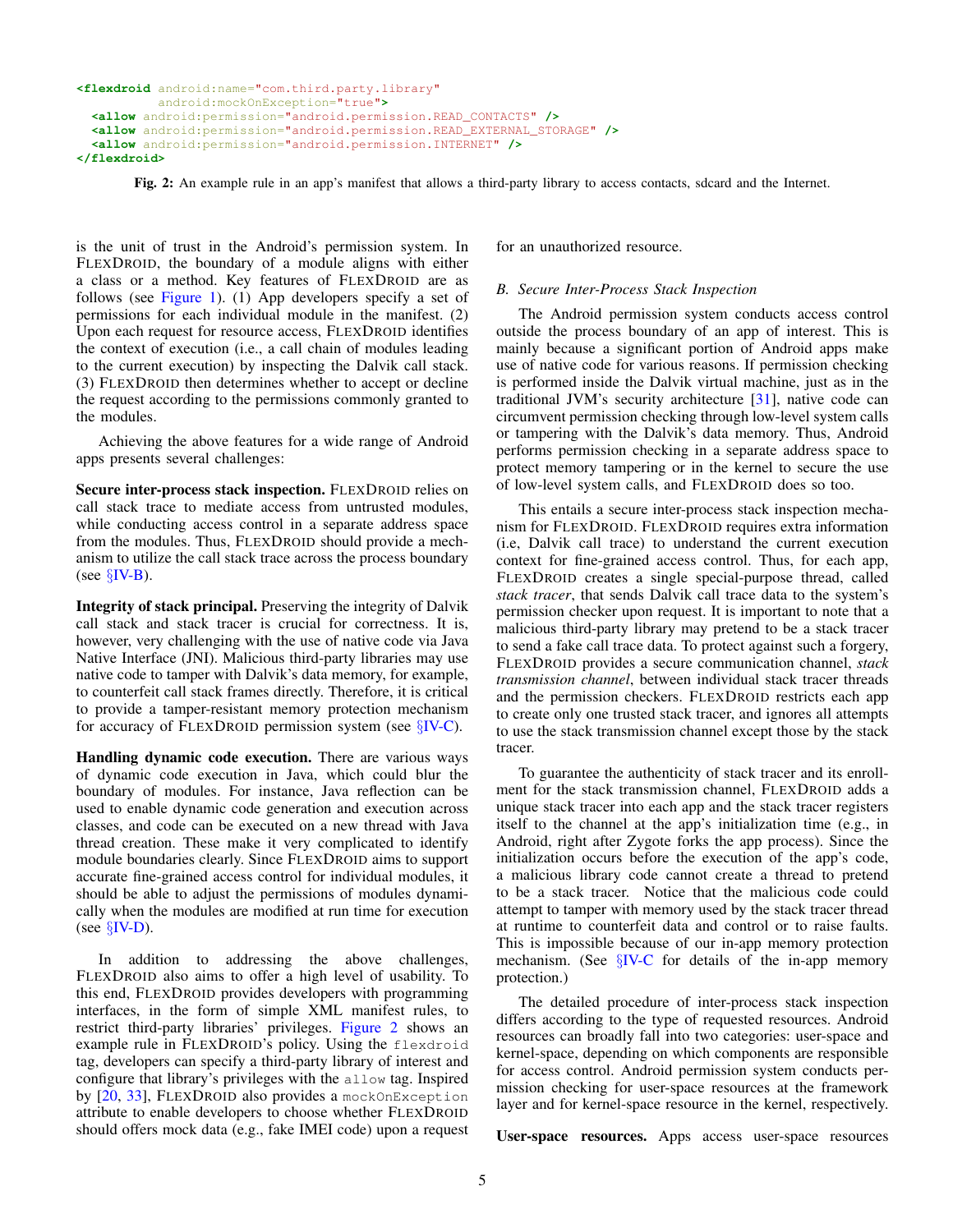through the interfaces provided by Android system services. Such resources include system resources (GPS, camera, etc.) and app components (activity, service, content provider, and broadcast receiver). Apps and system service processes, which are user processes, communicate through the Binder IPC (Inter Process Communication) mechanism. A system service, called *Package Manager* (PM), is involved in the permission checking of user-space resources, while it maintains various kinds of information (i.e., a set of permissions granted) related to the application packages installed on the device.

In FLEXDROID, a typical control flow to access user-space resources is as follows. Like Android, when an app requests to access a resource (e.g., location) to a corresponding system service (e.g., Location Manager), the system service process queries the *Package Manager* (PM) to see whether the app has proper permission. FLEXDROID provides inter-process stack inspection to conduct access control at the granularity of a module. Upon a request from PM, the stack tracer of the app passes the Dalvik call trace to PM via the secure stack transmission channel mentioned above. PM then looks through all the modules involved in the current access request to find out the commonly granted permissions among them.

Kernel-space resources. Android apps access kernel-space resources (Internet, external storage, Bluetooth, etc.) via system calls. In Android, unlike the user-space resource case, PM does not conduct permission checking for kernel-space resources. Instead, at the initialization of an app, PM passes a set of permissions (granted to the app) to the kernel. The kernel then performs permission checking itself, using Linux's Access Control Lists  $\left[1\right]$ <sup>[2](#page-5-1)</sup>. FLEXDROID enforces the kernel to conduct inter-process stack inspection through the stack transmission channel during permission checking. Additionally, in FLEXDROID, upon app installation, PM sends to the kernel a set of granted permissions to each module in the app so as to avoid expensive user-kernel communication later on.

Note that the above process of inter-process stack inspection for user- and kernel-space resources works in a synchronous manner. That is, after requesting the access to resources, the thread is suspended so that the thread's context will remain consistent until the end of the process.

FLEXDROID extracts information of a caller method from the corresponding stack frame in its Dalvik call stack and the permission set of each modules. The information contains the sequence of method call, the principal of module, and access permission on the memory region of the call stack, as depicted in [Table III.](#page-5-2) For instance, a stack frame in [Table III](#page-5-2) illustrates that com.malicious.library.WebCodeRunner.run called the com.ImgLib.takePicture method which invokes the takePicture method of Android's Camera Class. Here we assume that com.ImgLib.takePicture is a JNI wrapper method to take a photo. Such a JNI method can maliciously manipulate the call stack through a memory tampering attack. To prevent such an attack, we introduce the design of Dalvik memory protection in §[IV-C.](#page-5-0)

<span id="page-5-1"></span>

| <sup>2</sup> In Android, each kernel-space resource is mapped to a unique GID. |  |
|--------------------------------------------------------------------------------|--|
|--------------------------------------------------------------------------------|--|

<span id="page-5-2"></span>

|                                     | P      |                   | M Call stack trace                                                                                                     |
|-------------------------------------|--------|-------------------|------------------------------------------------------------------------------------------------------------------------|
|                                     | A<br>A | x<br>х            | android.app.Activity.onCreate<br>com.example.userapp.MainActivity.onCreate                                             |
|                                     | L      | x<br>$\checkmark$ | com.malicious.library.WebCodeRunner.run<br>com.ImgLib.takePicture (JNI wrapper)<br>android.hardware.Camera.takePicture |
| P: Principal<br>A: Host application |        |                   | M: Potential modification<br>L: Third party library                                                                    |

TABLE III: A snapshot of an app's call stack: application (A) invokes a JNI library (L) to take a picture. Since FLEXDROID protects the app's call stack when executing the library, the JNI library cannot counterfeit its principal to bypass FLEXDROID's rules.

# <span id="page-5-0"></span>*C. Ensuring Dalvik Stack Integrity against Native Code*

Android supports the Java Native Interface (JNI) and allows developers to implement parts of an app or library to incorporate native libraries. With JNI, a developer can re-use existing libraries written in native languages or improve an app's performance.

Despite its advantages, it renders the memory safety of the Java programming language obsolete, which results in security threats in Android. In FLEXDROID, such memory safety problems make it hard to guarantee the integrity of Dalvik call stack and stack tracer, as they might be corrupted or even manipulated by malicious third-party libraries.

*1) Potential Attacks:* We consider three potential attack scenarios where malicious JNI code might attempt to bypass FLEXDROID's security mechanism, in particular, by compromising the integrity of its principal.

- 1) Compromising the stack tracer. An attacker can effectively guess the address of a memory region (e.g., a region that stores stack traces) used by the stack tracer, and manipulate its content to counterfeit its principal.
- 2) Manipulating Dalvik stack. An attacker can directly manipulate Dalvik stacks, thereby corrupting the integrity of the call stack used for the inspection.
- 3) Hijacking the control data. Although the code segment in memory is typically read-only, an attacker can modify the read-only protection with mprotect() system call, and manipulate the code for a malicious purpose. Furthermore, an attacker can compromise code pointers (e.g., function pointers in heap, return addresses in stack).

*2) Defenses:* Since the above attacks rely on JNI's ability to access memory regions of Java code, one might think that those attacks can be prevented by making important memory regions read-only. However, such a solution does not work properly for protecting the integrity of call stack for the following two reasons.

First, it is difficult to track all memory regions which need to be protected. Although we can easily pinpoint and protect memory locations of Dalvik call stack and buffers of stack tracer, it is difficult to precisely track all function pointers within a process.

Moreover, even if we protect important memory regions by making them read-only, a multi-threaded malicious process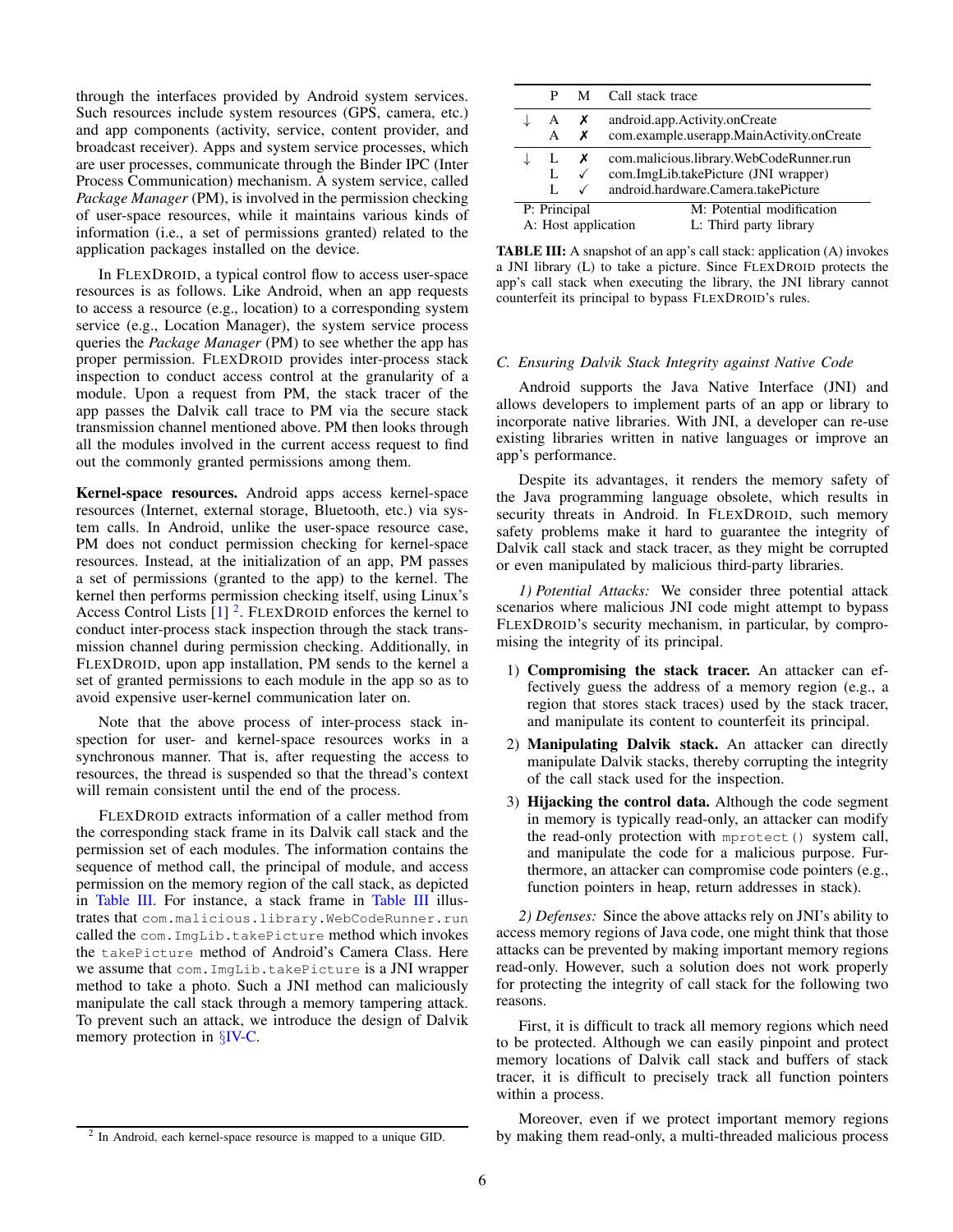can bypass this protection mechanism. For instance, suppose that there are two threads T1 and T2 within a process, and they are executing JNI and Java code, respectively. Then, T1 is able to counterfeit the stack principal by manipulating the Dalvik call stack of T2; simply making the Dalvik call stack of T2 read-only can freeze T2.

Thus, making specific memory locations read-only is not a suitable solution to guarantee the integrity of call stack. This motivates us to introduce a JNI sandboxing mechanism to FLEXDROID. In this approach, FLEXDROID prevents JNI from accessing memory regions of Java code by sandboxing JNI code.

We have three different design choices of implementing this protection mechanism.

- 1) Process separation. Process separation naturally supports the memory sandboxing. Since it lets a JNI thread run in a separate process, JNI code is not able to access the memory region of Java code directly. NativeGuard [\[41\]](#page-14-16) applied this strategy to isolate JNI libraries in Android applications.
- 2) Software Fault Isolation (SFI). SFI restricts memory accessing by JNI through masking the operands of store and jump instructions used in JNI. Since an attacker can perform indirect attacks via static or shared libraries used by JNI, SFI also needs to confine memory access by such libraries by masking those two instructions used in such libraries. AppCage [\[47\]](#page-14-36) applied this design in Android to prevent JNI libraries from accessing restricted APIs.
- 3) Hardware Fault Isolation (HFI). HFI leverages the memory separation mechanism supported by a processor such as the memory domain in ARM architecture. It strictly confines memory access by executing JNI in the restricted memory domain. ARMLock [\[46\]](#page-14-37) utilizes the memory domain to implement HFI in the ARM-Linux architecture.

Each design has its own advantages and disadvantages. The process separation approach enables JNI sandboxing easily, while imposing a large amount of overhead in switching process contexts. On the other hand, unlike process separation, SFI does not incur any process context switching overhead for sandbox switching. However, it imposes runtime overhead due to extra instructions for masking store and jump instructions. Unlike SFI, HFI does not incur runtime overhead for masking operands, while adding a little overhead in switching between JNI and Java code by updating register values (i.e., Domain Access Control Register (DACR)), which is negligible.

FLEXDROID takes the HFI approach to implement JNI sandboxing, as the process separation and SFI approaches incur significant overheads compared to HFI, and most Android devices based on ARM architecture natively support the concept of domain which we can leverage for our implementation. We introduce two memory domains called JNI and Java domain, which represent restricted memory regions assigned for JNI and Java code, respectively.

However, there are a couple of challenges raised in applying this design to FLEXDROID. First, it is not trivial to apply the JNI sandboxing to existing JNI and shared libraries without modifying their implementation. In the default setting, when JNI attempts to access memory regions for the stack, heap, and shared libraries located at the Java domain, the domain fault occurs since only the JNI can access the JNI domain. To overcome this, FLEXDROID provides the JNI domain with separate stack and heap, and loads a set of necessary shared libraries located at the JNI domain.

Another challenge is that an attacker can indirectly manipulate important memory regions through the communication channel between JNI and Java code. For instance, when JNI calls Java API, it can pass a pointer variable that points the address of Dalvik stack to Java code as an argument or as a return value. Such a pointer passing can be used to manipulate the Dalvik stack, if the pointer is set properly, bypassing the JNI sandboxing mechanism.

To prevent such attacks, FLEXDROID classifies pointer variables as valid or potentially malicious pointers and disallows the latter ones to be passed to Java code via Java API. FLEXDROID considers a pointer variable as valid if one of the following cases holds:

- 1) It points a memory address within the JNI domain
- 2) It points a memory address within Java domain, when the address has been returned from Java code via Java API call.

If JNI attempts to pass a pointer that does not satisfy the above conditions, the pointer can be used for a malicious purpose.

FLEXDROID manages a table called Valid Address Table (VAT) that maintains a list of memory addresses which have been returned from Java code via Java API calls. When JNI calls a Java API and the API returns a pointer, FLEXDROID adds the memory address that the pointer stores to the VAT. Then, when JNI passes a pointer via any Java APIs, FLEXDROID checks whether the pointed address is in the JNI domain (i.e., valid case 1) or exists in VAT (i.e., valid case 2). Otherwise, the pointer is invalid and FLEXDROID rejects the passing operation.

Despite the validity checking for pointers, JNI still can cause integrity or confidentiality violations with the typeconfusion attack [\[36\]](#page-14-38). For instance, suppose that there are two Java classes called PrivClass which has a private integer member variable and ListClass which is an implementation of linked lists and has a pointer to the next element as a member variable, and a function called set\_null\_to\_list that takes a ListClass pointer and sets the next element of the list to null. JNI can make the value of the private field of PrivClass instance to null by casting the pointer to the instance to ListClass pointer type and passing it to set\_null\_to\_list.

To prevent this attack, FLEXDROID verifies the type of pointer which belongs to the second condition of the valid pointer. In VAT, FLEXDROID maintains a type of pointer for each address entry. With this information, FLEXDROID accepts pointers only if the addresses to which they point exist in VAT and their types match the corresponding type entries in VAT.

# <span id="page-6-0"></span>*D. Dynamic Permission Management*

Dynamic code execution through various Java features (reflection, dynamic class loading, native methods, multithread-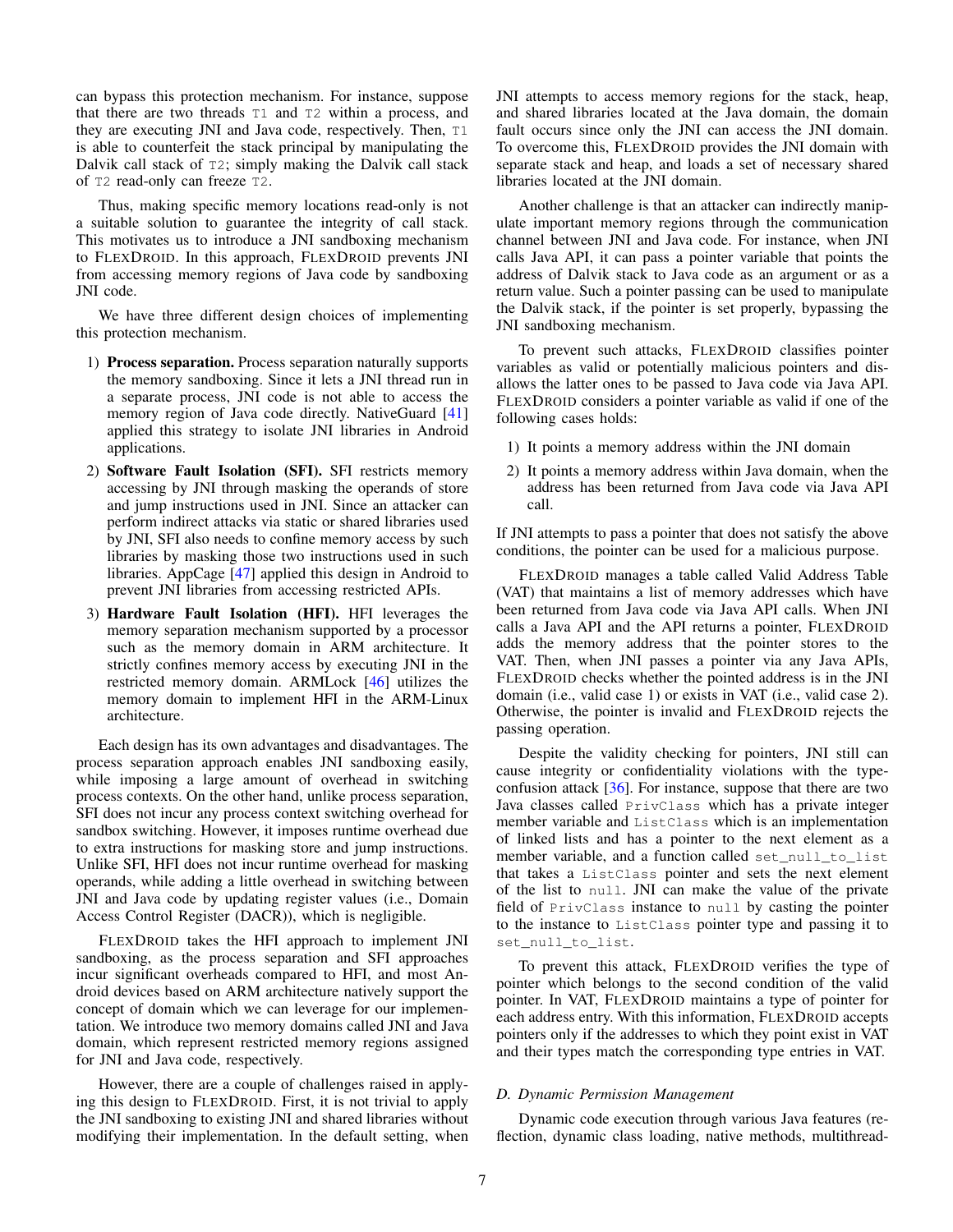<span id="page-7-0"></span>

Fig. 3: Example of an attack using dynamic code generation and execution

ing, callback, etc.) blurs the boundaries between modules at run time. More importantly, dynamic code instrumentation via reflection makes it difficult to maintain the mapping between modules and permissions accurately. Reflection is a powerful and widely-adopted feature that allows programmers to inspect or modify any code at run time across Java classes for various benefits (e.g., logging). At the same time, reflection also opens a host of security threats. For instance, a malicious third-party library may use reflection to generate code for an existing host module, and dynamically load and run the code generated to perform harmful actions in the name of the existing host module. Or, it may even simply change its class name at run time to pretend that it is a trusted host module class.

For example, suppose a malicious library class com.malicious.lib.A (A) generates a new code that contains a harmful method. A then loads the new code with the name of a trusted host class com.host.B (B) and registers the harmful method of B as a callback method from another trusted host class com.host.C (C) (see [Figure 3a\)](#page-7-0). Afterwards, A may terminate its execution, disappearing out of the call stack trace, before C invokes the harmful callback method of B (see [Figure 3b\)](#page-7-0). This way, a malicious module can perform harmful actions without its name appearing in the call stack trace. This could happen as a result of the call stack not capturing the context where the callback method was registered during the execution of a callback.

Another example is related to Java thread creation, where the call stack of a new thread created does not capture the context of the parent thread. Suppose a malicious class A invokes a method of a trusted class B and B creates a new thread. [Figure 4](#page-7-1) shows the call stack trace of the parent thread and the new child thread. Then, the call stack trace of the new thread contains the method of B but no trace related to A. This way, the malicious class A may perform the confused-deputy attack to exploit the permissions of the trusted class B.

Note that the use of the callback does not affect the boundary since when the callback method is called, the principal of callback method can still be identified from the call stack. Besides, even in the case where the callback is intertwined with reflection and class loading, although it looks complicated, is just another case of reflection.

As such, the boundaries between modules become unclear with dynamic code generation and execution. If we keep a static mapping between modules and permissions, it is unlikely to prevent untrusted modules from exploiting dynamic

<span id="page-7-1"></span>

Fig. 4: Example of an attack using thread creation

code execution to help or perform malicious actions. Thus, FLEXDROID enforces dynamic permission management for modules to resolve the problem. A basic idea behind the management is that a runtime instance of a module is assigned a set of permissions granted at app installation, except two cases of dynamic class loading and thread creation. As explained above, a malicious module can make use of reflection or dynamic code generation along with dynamic class loading to take harmful actions without leaving any trace on the call stack (see [Figure 3b\)](#page-7-0). In addition, Java thread creation is another feature that malicious modules can exploit for similar attacks, as shown in [Figure 4.](#page-7-1) Hence, in those two cases, FLEXDROID sets the permissions of a runtime instance of a module with respect to not only its installation-time permissions but also the context at runtime.

For ease of presentation, let us define some terms before presenting the rules for dynamic permission management. Each module  $M$  has a set of installation-time permissions (denoted by  $P_I(M)$ ). Let  $\langle M, T \rangle$  indicate a runtime instance of module M running on thread T and  $P(\langle M, T \rangle)$  represent its permissions. For each thread T, its permission  $P<sub>\tau</sub>(T)$  is defined as the intersection of the permissions of all modules on the call stack of  $T$ , i.e.,

$$
P_{\tau}(T) = \bigcap_{\forall M_i \in CS(T)} P(\langle M_i, T \rangle),
$$

where  $CS(T)$  is a set of modules on the call stack of thread  $T_{\rm L}$ 

When a new runtime instance  $\langle M, T \rangle$  is created, FLEXDROID determines its permissions depending on how it is created in the following way:

- If  $\langle M, T \rangle$  is created via dynamic class loading, its permissions are set to the intersection of its installation-time permissions and the thread's permissions.  $P(\langle M, T \rangle) =$  $P_I(M) \cap P_{\tau}(T)$ .
- If  $\langle M, T \rangle$  is created via thread creation, its permission is determined as the intersection of its installationtime permissions and the parent thread's permissions.  $P(\langle \overline{M}, T \rangle) = P_I(M) \cap P_{\tau}(T')$ , where a thread T' is a parent thread of T.
- Otherwise,  $P(\langle M, T \rangle) = P_I(M)$ .

A similar reasoning to the above rules was used to address the confused-deputy attack [\[24,](#page-14-20) [26,](#page-14-21) [29\]](#page-14-22).

## V. IMPLEMENTATION

We implemented a prototype of FLEXDROID on Android 4.4.4 (KitKat) and Linux kernel 3.4.0. We have modified various components of the Android framework, the Dalvik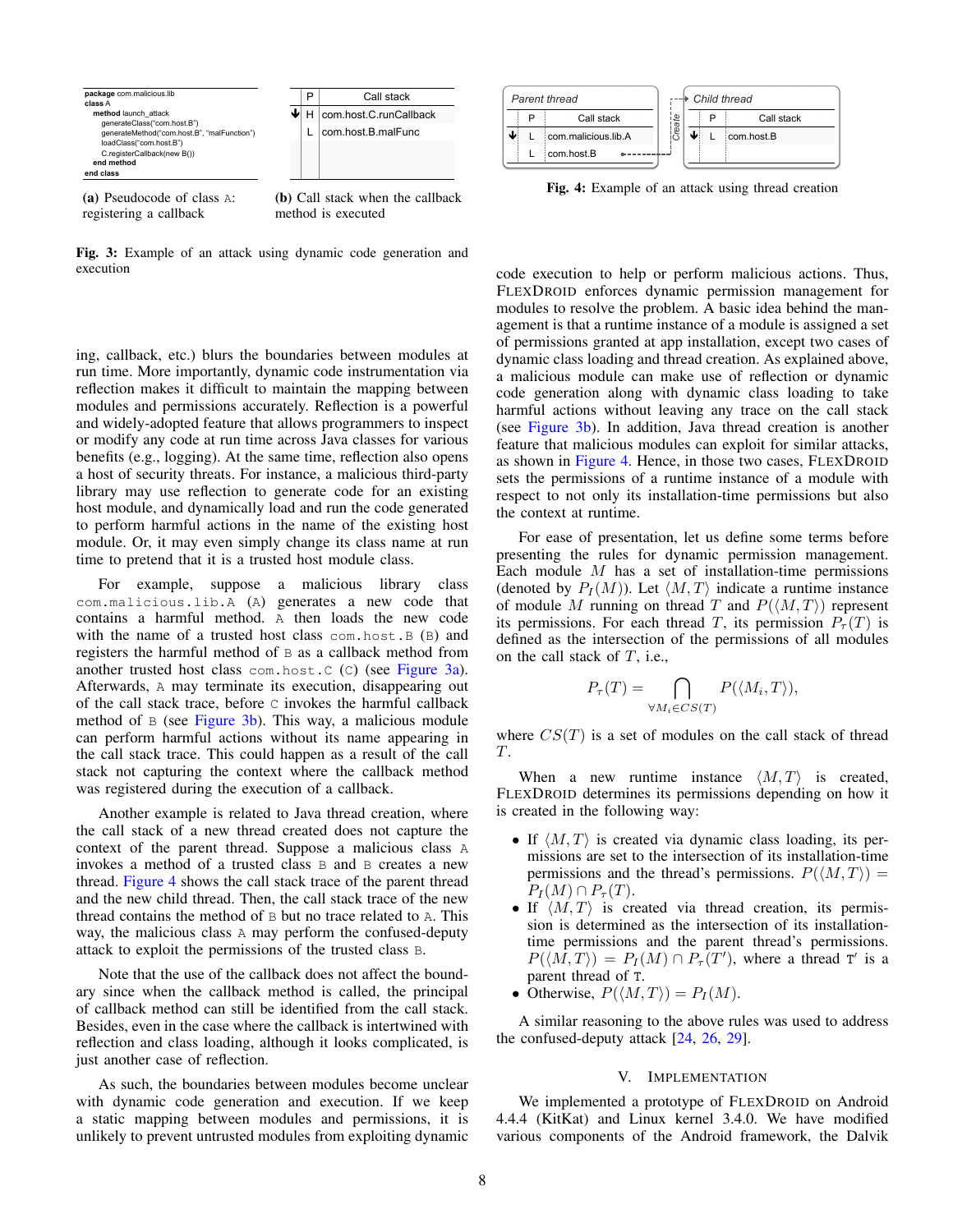<span id="page-8-0"></span>

|                   | #Files | <b>Insertion</b> | <b>Deletion</b> |
|-------------------|--------|------------------|-----------------|
| Kernel            | 28     | 1,831            | 25              |
| Android Framework | 46     | 1,466            | 77              |
| Dalvik VM         | 24     | 6,081            | 22              |
| <b>Bionic</b>     | 23     | 2,827            | 70              |
| Others            | 12     | 95               | 24              |
| Total             | 133    | 12.300           | 218             |

TABLE IV: FLEXDROID's component-wise complexity in terms of lines of code.

VM, the Bionic, the Linux kernel, the Java core library, the Binder library (user layer interface of Binder IPC), and the SELinux setting, which in total consists of 12,300 LoC across 133 files (see [Table IV\)](#page-8-0).

In the rest of this section, we first describe the detailed implementation of inter-process stack inspection. We then present how FLEXDROID handles general Java techniques (i.e., JNI and reflection) that can be used to bypass our security mechanism. Next we share our experience to cope with deadlocks and optimize performance further during the implementation of FLEXDROID.

## *A. Inter-Process Stack Inspection*

There are three key components involved in the interprocess stack inspection; stack tracer, stack transmission channel, and *permission checkers* (e,g., the Android framework's Package Manager (PM) and the Linux kernel's ACL) which communicate with the stack tracer to obtain Dalvik call trace and conduct access control.

Stack tracer. In order to send the Dalvik call trace to permission checkers, FLEXDROID adds a unique stack tracer into each app right after Zygote is forked at the app's initialization time. The stack tracer enrolls itself via the ioctl system call in the stack transmission channel. After registration, the channel stores it with its process ID (PID) as a key into the RBTree and is inactivated until a request comes from either of the permission checkers.

In detail, the stack tracer performs the stack inspection for a target thread as follows. It first holds Dalvik VM thread lock to block garbage collection. It then suspends the target thread and traces the stack frame pointer to get the call trace (utilizing DVMFillInStackTraceRaw which is originally used to print stack when an exception occurs). It resumes the thread and releases the Dalvik VM thread lock.

Stack transmission channel. The stack transmission channel is a special purpose device driver that is designed to handle the communication between a permission checker and a stack tracer. The communication gets started by the permission checker when it leaves a stack inspection request for a target thread of TID (Thread ID) and PID. The channel then finds and wakes up the pre-registered stack tracer for the process of PID and sends the target thread information (TID) to the stack tracer. The channel waits for a response from the stack tracer and forwards the call trace to the permission checker.

The length of Dalvik call traces are often longer than 1000

bytes, although it depends on the current depth of the call sequence. To reduce the amount of exchanging data for a inter-process stack inspection, FLEXDROID assigns a unique integer key to each module specified by each app developer in the manifest. At the initial time, PM determines the mapping between a key and a module. A stack tracer receives part of the mapping related to its app, when it is created. Afterwards, a stack tracer sends only keys of the modules shown in the call trace for inter-process stack inspection.

Although the use of keys reduce the amount of data to exchange, it requires additional costs to find keys corresponding to the modules in the call trace. A naive approach is to compare the name of each module in the call trace with each module name listed in the mapping table. This approach can incur a significant amount of string comparison overheads. We avoid the overheads by caching memory addresses of modules. In other words, each stack tracer creates a table, which maps the address of a module to its key, so that the stack tracer simply compares the address of each module in the call trace to each address in the table.

There are two things worth mentioning in the implementation of the stack transmission channel. First, SELinux (integrated since Android 4.3 (Jelly Bean)) enforces a strict security policy that does not allow any user-space process to access a device driver (e.g., stack transmission channel) by default. We re-configured SELinux to allow all processes to access the channel. Then, to prevent threads that are neither a stack tracer nor a permission checker from intervening in the communication between a permission checker and a stack tracer, the stack transmission channel does not return anything when the caller is not a permission checker and a stack tracer, by checking its PID and TID. Second, since both the permission checkers and the stack tracers access the channel asynchronously through write and read system calls, it is subject to race conditions. Thereby we enforce synchronized access to the channel and employ a wake queue for waiting and waking up for channel access.

Permission checker. During access control, the permission checkers need to know authorized privileges of each module. Thus at app install time, our modified PackageParser parses a manifest of an app (i.e., flexdroid tags), and passes permissions for user-space resources to PM and those for kernel-space resources to the kernel, respectively. PM and the kernel keep them as a key-value data structure, where a key is a Java package name of each third-party library, and a value is the granted permission set for the library. Because several apps can have different permission sets for the same library, the key-value storage is allocated to each app. Note that for a finergrained permission management, FLEXDROID allows multiple sub-packages of a single library to have different permission sets.

To mediate access from third-party libraries, we modified system services to check accesses to user-space resources (Android permission model) and to kernel-space resources (GID-controlled ACL routine). For user-space resources, Android's PM uses the checkUidPermission method to perform permission checks based on the app's UID. Instead, FLEXDROID's PM provides the checkThreadPermission method for access control in the granularity of the thread.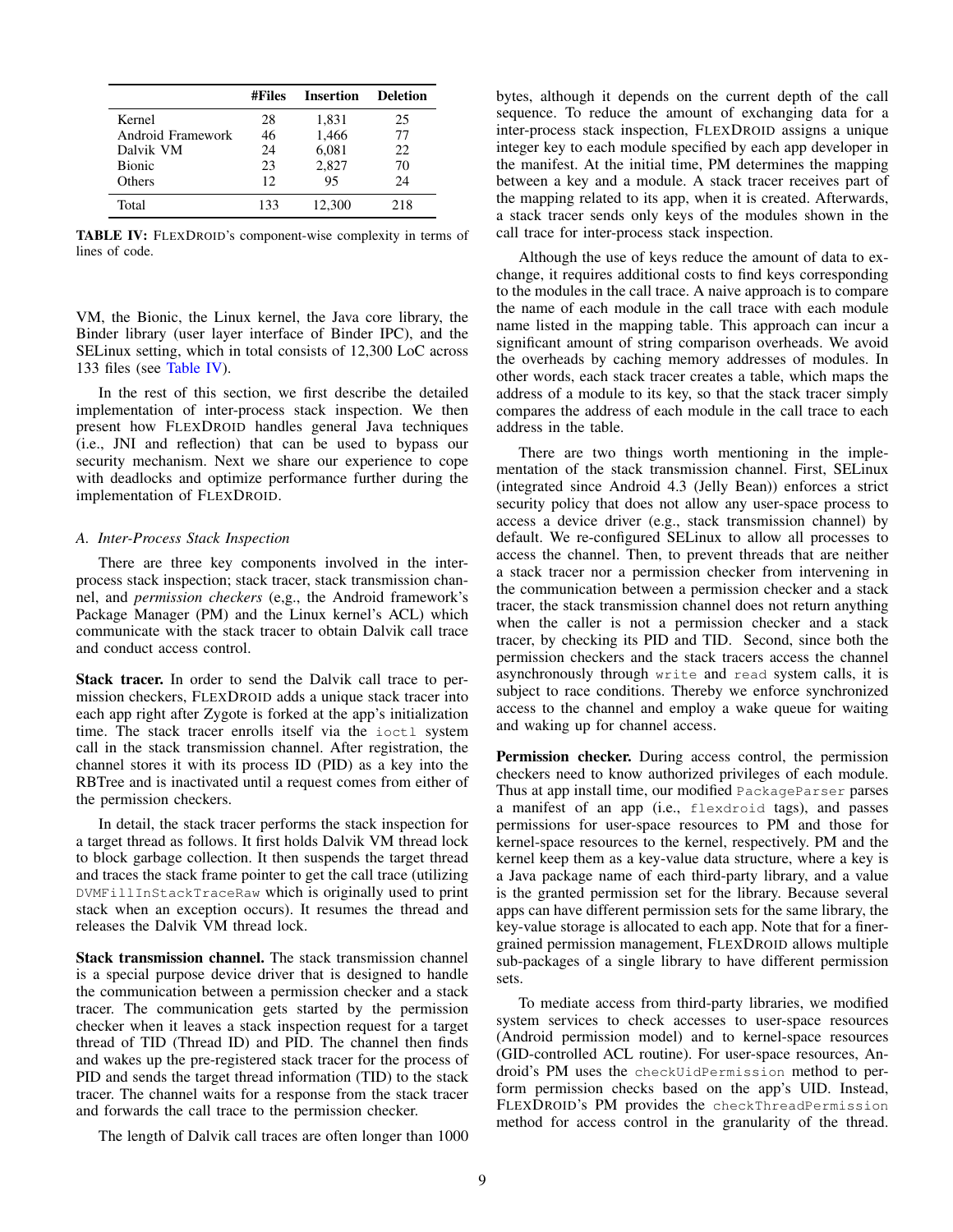To enable this, we modified most Android system services to invoke the checkThreadPermission method rather than the checkUidPermission method. For kernel-space resources, on the other hand, we modified Linux's ACL to adopt the inter-process stack inspection.

# <span id="page-9-1"></span>*B. JNI Sandbox*

As stated in §[IV-C,](#page-5-0) we implement JNI sandbox on FLEXDROID based on hardware-based fault isolation using memory domain supported by ARM architecture. The goal of our implementation is to confine memory access by JNI to the JNI sandbox. At the same time, it ensures that the JNI code should maintain their functionality without any modification. Our implementation mainly consists of a sandbox switch, custom linker, separate heap in JNI sandbox, and Java API wrapper used in JNI.

In ARM architecture, each 1MB virtual memory, called *section*, has a domain ID (from 0 to 15) as a field in its page directory entry. A domain is a collection of memory regions having the same domain ID. Each domain has two bits in the Domain Access Control Register (DACR). According to the values in these bits, attempts to access regions belonging to the domain can: 1) generate a domain fault (00); 2) be allowed only if the permissions set in the page table allow (01); 3) be allowed regardless of the permissions set in the page table (11)  $3$ . For instance, the system can disallow the code to access a specific domain by setting the corresponding its two bits to 00. Since each core has its own DACR, it is possible to control memory regions that a specific thread can access.

Sandbox switch. FLEXDROID uses domain 3 for JNI sandbox in FLEXDROID, while three domains (0 to 2) are reserved for kernel, user-space (Java domain in FLEXDROID), and device memory, respectively. To assign a domain ID to specific contiguous memory regions, we introduce a sys\_mark\_domain system call which takes the base address and size of the regions that will be used as a JNI sandbox. Assuming that JNIs and shared libraries invoke malloc for memory allocation, rather than mmap, FLEXDROID assigns 512MB to the JNI sandbox for each process using mmap and sys\_mark\_domain. Then, FLEXDROID allocates the stack, heap, text, and data of JNI within the 512MB region.

When a thread in an app executes Java code, FLEXDROID allows the thread to access both the Java and JNI domain by setting its DACR. When the thread executes JNI, FLEXDROID updates DACR to prevent the thread from accessing the Java domain. However, switching DACR alone will lead to a domain fault since the thread can attempt to access memory regions outside the JNI domain such as the stack, heap of the process.

We define the context of sandbox as the combination of DACR, Program Counter (PC), Stack Pointer (SP), and Thread Local Storage (TLS), and we call switching those four registers *sandbox switch*. It is worth noting that we do not need to switch anything for the heap (acquired by malloc) and shared libraries, since addresses of functions used in JNI are determined at linking time of JNI, which are separate from the ones used in Java domain.

While JNI is executed, it can call Java APIs through the JNIEnv structure to interact with the Java context. Since JNI cannot directly call Java APIs located at the Java domain, an interface between JNI and Java APIs is needed (i.e., trampoline). Also, as mentioned in  $\S$ [IV-C,](#page-5-0) the validity and type of a pointer passed from JNI as an argument of a Java API should be checked. To enable this, we implement wrappers for all 228 Java APIs, two system calls, sys\_java\_enter and sys\_java\_exit, and Java API handler. Each Java API wrapper invokes sys\_java\_enter system call with the marshalled arguments and the name of the API function, and then the system call activates the Java API handler. The handler validates the pointer arguments, calls the actual Java API, and invokes sys\_java\_exit system call which restores the saved JNI context. (see Java API handler below for details).

During the implementation, we found that a shared library libjnigraphics.so in the Android framework layer directly accesses the Java domain without calling Java APIs. It receives an integer from a Java API and casts it to a pointer to access the memory of the address. We implement trampolines for AndroidBitmap\_getInfo, AndroidBitmap\_lockPixels, AndroidBitmap\_unlockPixels of libjnigraphics.so.

Since the SP and TLS switch need a stack in the JNI sandbox, FLEXDROID provides an on-demand 1MB stack to each thread running JNI. FLEXDROID supports 64 JNI stacks at maximum, which are managed as a pool. Since JNI stack grows upward from its bottom, FLEXDROID sets the highest address of JNI stack as the base address of JNI's TLS. A stack for a newly created thread in JNI is also allocated from this stack pool.

Right after the sandbox switch, Foreign Function Interface (FFI) is called to invoke the JNI function as JVM usually does. FLEXDROID marshals arguments in JNI's stack that will be passed to FFI.

Custom Linker. We implement a custom linker by modifying the original linker in Android. We add dlopen\_in\_jni in the linker to load JNI code to the JNI sandbox, while Dalvik VM originally loads them using dlopen. dlopen maps each shared library file (.so) to memory region using mmap system call. Since mmap can allocate the memory region outside the JNI sandbox, dlopen\_in\_jni should not use the mmap. Instead, we implement a wrapper of mmap to map .so files to the memory region inside the JNI sandbox.

The original Android linker manages information of shared libraries loaded by dlopen using a linked list for reusability. To reuse shared libraries loaded into the JNI sandbox, our custom linker maintains another linked list which manages information of shared libraries loaded by dlopen\_in\_jni.

Among shared libraries, the libc is required to be cus-

For sandbox switch, we add two system calls named sys\_jni\_enter and sys\_jni\_exit. Switching to JNI sandbox invokes sys\_jni\_enter to save the current DACR, PC, and SP and change them to new ones. It also updates TLS using set\_tls system call. Switching to Java domain involves restoring the saved sandbox context. sys\_jni\_enter/exit uses struct pt\_regs\* to modify PC and SP while special ARM instructions (MCR and MRC) are used to update DACR and TLS.

<span id="page-9-0"></span><sup>&</sup>lt;sup>3</sup>10 is reserved.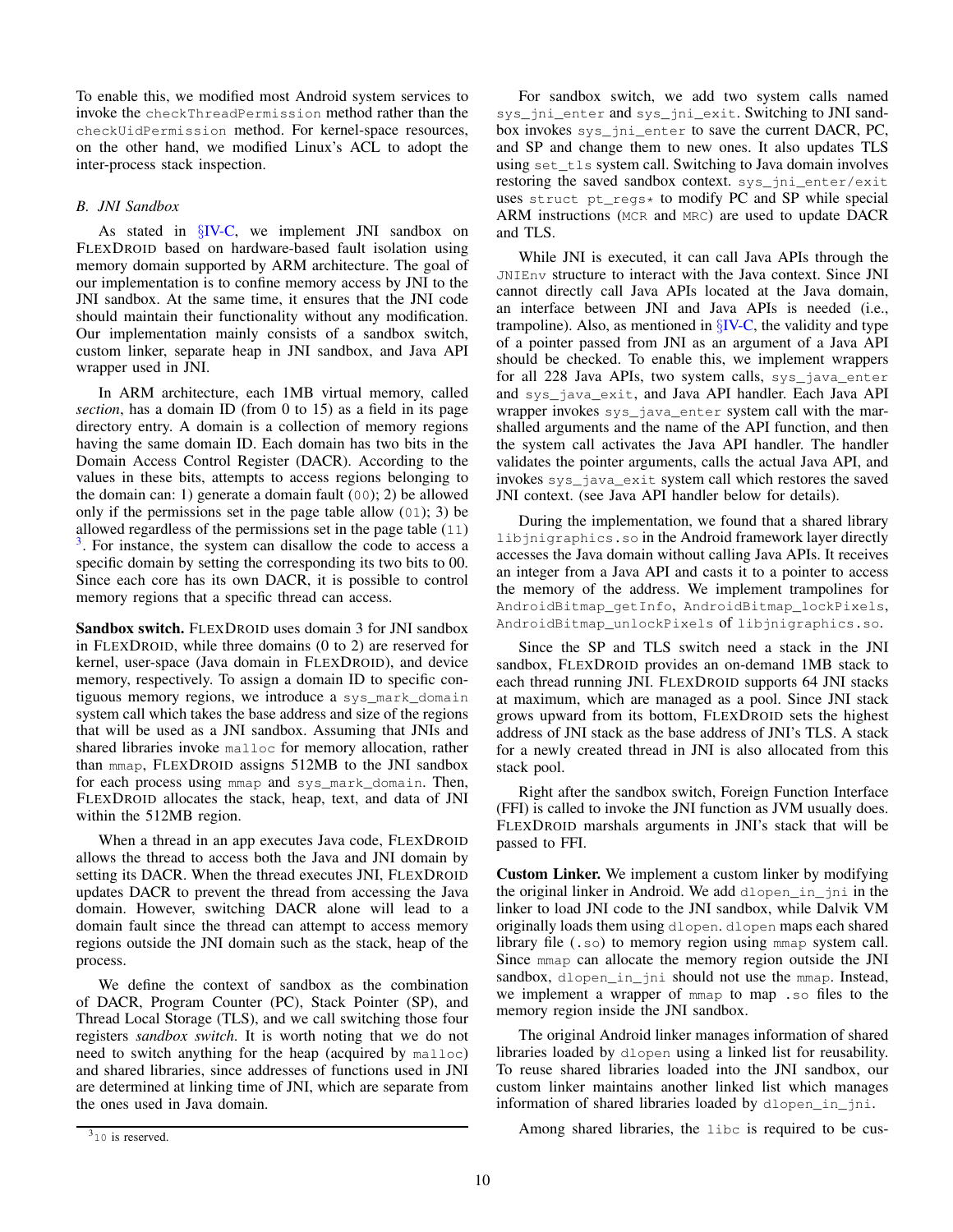tomized to support the JNI sandbox. The libc provides a process with important information for constructing JNI execution environment, including system environment variables and arguments of the created process. Because of this, when initializing the libc, FLEXDROID copies the variables and arguments from the Java domain into the JNI sandbox so that the JNI code can access that information.

Heap management in JNI sandbox. FLEXDROID needs to allocate memory space from the heap of the JNI sandbox instead of the default heap. We customize the heap management functions in the libc including malloc, calloc, realloc, free, and memalign using mspace\_malloc() in dlmalloc [\[34\]](#page-14-39), which enables us to allocate memory from specified memory regions.

Java API handler. Java API handler first unmarshals the passed arguments and verifies the validity of pointer arguments. We implement Valid Address Table (VAT) which maintains a mapping between memory addresses a pointer variable points and the type of the pointer. If the Java function returns a pointer variable, the handler updates VAT with the value and type of pointer.

It is important to note that if the type of return value is a pointer of primitive type (e.g., char\*, int\*), and the JNI code attempts to dereference the returned pointer, it causes a domain fault since the dereferenced value is in the Java domain. To resolve this, when a pointer of primitive type is returned, we copy the data pointed by it into a buffer inside the JNI domain and return the address of buffer instead.

In general, marshalling and unmarshalling arguments impose additional memory copy overhead. We avoid the overhead by maintaining the value of registers and stack<sup>[4](#page-10-0)</sup> used for arguments when the calling Java API conducts the sandbox switch.

# *C. Dynamic Permission Management*

Java reflection enables dynamic code generation and execution at runtime. A common procedure involved in dynamic code generation is to store a sequence of bytecode instructions into a Java class file. In order to execute the code generated as such, it needs to load the class file that contains the code. FLEXDROID adjusts the permissions of a module dynamically when the module is loaded. The Dalvik class loader loads a class using loadClassFromDex() or a method using loadMethodFromDex(). Upon each class or method loading, FLEXDROID looks at the Dalvik call stack to identify which module (caller) loads which other module (callee). Then, FLEXDROID restricts the permissions of the callee module as the intersection of the permissions of the caller and callee modules in order to avoid a potential attack, where the caller module abuses the permissions of the callee module for its own sake.

In addition, FLEXDROID performs dynamic permission management when a new Java thread is created. When a system call do\_fork() is invoked to create a new kernel thread, FLEXDROID inspects the Dalvik call stack of a parent thread and adjusts the permissions of a module running on the new thread according to the rules described in §[IV-D.](#page-6-0)

#### *D. Deadlock Avoidance*

There were two critical cases arose causing deadlocks that we faced in the course of developing the inter-process stack inspection.

File access from Garbage Collection. Both Garbage Collection (GC) and stack tracer need to hold the thread lock in the Dalvik VM. If a thread in the GC state accesses a file, the kernel conducts the access control and activates the stack tracer of the same process for access control. The stack tracer waits for the lock already held by the GC. At the same time, GC waits for the access control (i.e. deadlock). To resolve this, FLEXDROID keeps a waiting thread list of the lock using stl::set. When inter-process stack inspection of a waiting thread is requested, the stack tracer ignores the request.

Resource access without state change. We can trace the call stack of a thread only when the thread is in "suspended" state. Since a stack tracker is just a normal thread, it cannot actually suspend the target thread. Instead, it just waits until the thread suspends itself. When a thread is in the middle of access to a resource via a system call, Dalvik VM does not know it and keeps its state as "running" (i.e., not suspended). At the same time, the stack tracer just waits for the thread to suspend itself (i.e. deadlock). To avoid this, stack tracer marks the status of the thread as "suspended" when tracing its call stack.

## VI. EVALUATION

In this section, we evaluate FLEXDROID by answering the three questions as follows:

- 1) How flexible and effective is FLEXDROID's policy to restrict third-party libraries (§[VI-A\)](#page-10-1)?
- 2) How easy is it to adopt FLEXDROID's policy to existing Android apps (§[VI-A\)](#page-10-1)?
- 3) How much performance overhead does FLEXDROID impose when adopted  $(\SVI-B)$  $(\SVI-B)$ ?

Experimental setup. All our experiments are performed on Nexus 5 that has 2.265GHz quad-core CPU with 2GB RAM, with our prototype of FLEXDROID on Android 4.4.4 (KitKat) and Linux kernel 3.4.0.

<span id="page-10-1"></span>*A. Usability*

In this evaluation, we examine two aspects of FLEXDROID's usability:

- 1) How easily can app developers apply FLEXDROID's policy to third-party libraries?
- 2) What experiences do the end-users have running FLEXDROID-protected apps?

Compatibility with existing apps. We downloaded application APK files of 32 apps, which are top apps of various categories listed in App Annie [\[5\]](#page-14-40), from the Google Play store. In order to test the backward compatibility of FLEXDROID, we installed each app without any modification and ran it for

<span id="page-10-0"></span><sup>&</sup>lt;sup>4</sup> In ARM calling convention, the first four arguments are passed through r0-r3 registers while the rest are passed through the stack.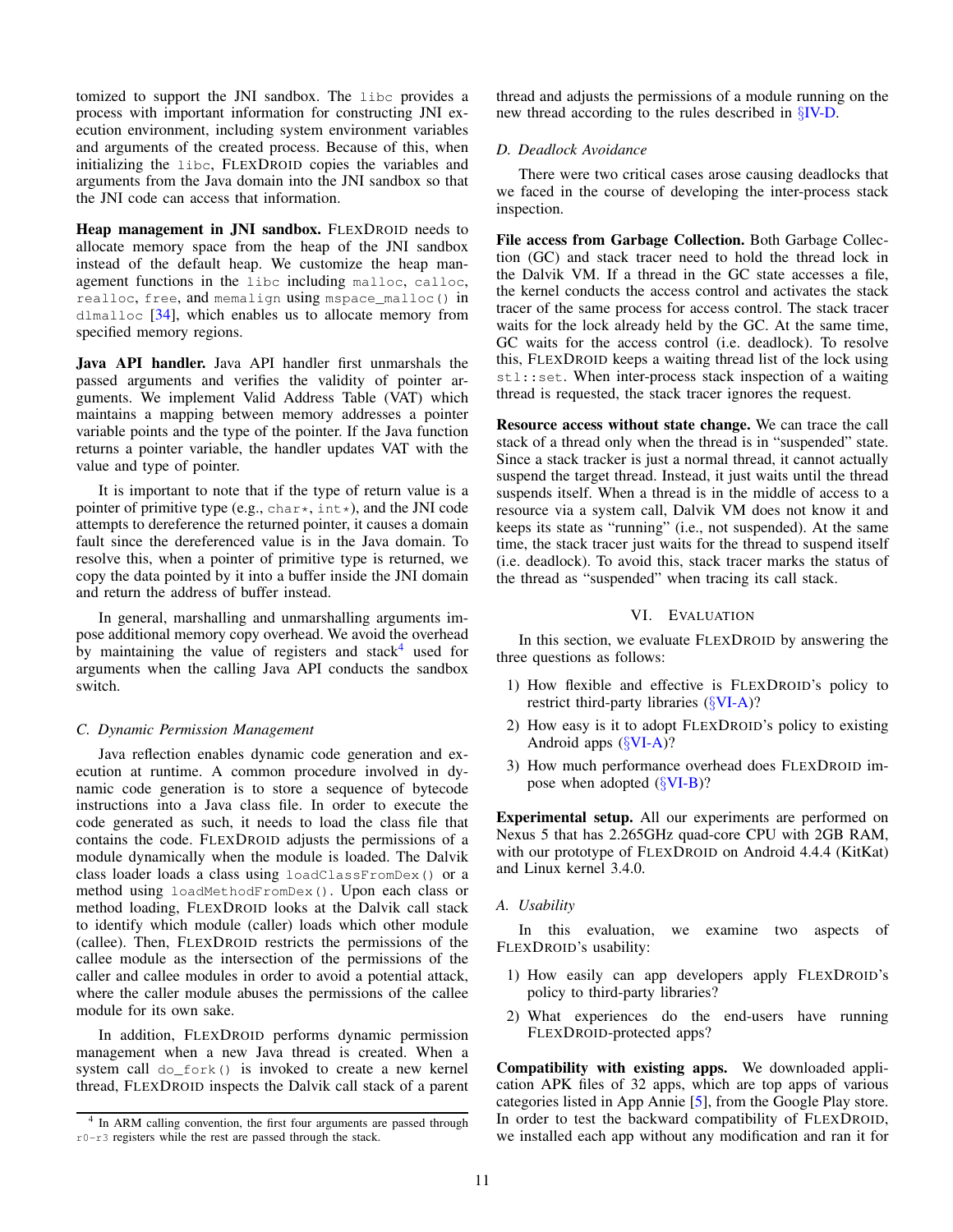<span id="page-11-0"></span>

| <b>App Name</b>                | Package Name                          | Category         | # of JNI libraries |
|--------------------------------|---------------------------------------|------------------|--------------------|
| <b>Bible</b>                   | com.sirma.mobile.bible.android        | <b>Book</b>      | $\Omega$           |
| Job Search                     | com.indeed.android.jobsearch          | <b>Business</b>  | $\Omega$           |
| ZingBox Manga                  | com.zingbox.manga.view                | Cartoon          | $\Omega$           |
| <b>LINE</b> Messenger          | jp.naver.line.android                 | Communication    | 8                  |
| Duolingo                       | com.duolingo                          | Education        |                    |
| eBay                           | com.ebay.mobile                       | Shopping         |                    |
| Amazon Shopping                | com.amazon.mShop.android.shopping     | Shopping         | 3                  |
| Airbnb                         | com.airbnb.android                    | Trip             | $\Omega$           |
| Instagram                      | com.instagram.android                 | <b>SNS</b>       | 10                 |
| TED                            | com.ted.android                       | Education        | 0                  |
| Subway Surf                    | com.kiloo.subwaysurf                  | Game             | 3                  |
| <b>NPR News</b>                | org.npr.android.news                  | <b>News</b>      | $\Omega$           |
| Flashlight                     | com.devuni.flashlight                 | <b>Utilities</b> |                    |
| $K-9$ mail                     | com.fsck.k9                           | E-mail           |                    |
| Fithit                         | com.fitbit.FitbitMobile               | Health           | $\Omega$           |
| Zillow Real Estate & Rentals   | com.zillow.android.zillowmap          | Lifestyle        | $\Omega$           |
| musical.ly                     | com.zhiliaoapp.musically              | Media & Video    |                    |
| Drugs.com                      | com.drugscom.app                      | Medical          | $\Omega$           |
| Yahoo News                     | com.yahoo.mobile.client.android.yahoo | News & Magazines | $\overline{2}$     |
| Yahoo Mail                     | com.vahoo.mobile.client.android.mail  | E-mail           |                    |
| Hola launcher                  | com.hola.launcher                     | Launcher         | 4                  |
| Layout from Instagram: Collage | com.instagram.layout                  | Photography      | 0                  |
| Photo Editor by Aviary         | com.aviary.android.feather            | Photography      | 2                  |
| SquareQuick                    | mobi.charmer.squarequick              | Photography      |                    |
| Retrica                        | com.venticake.retrica                 | Photography      |                    |
| Yelp                           | com.yelp.android                      | Local & Travel   |                    |
| Pinterest                      | com.pinterest                         | Social           | $\Omega$           |

TABLE V: Compatibility test. Running popular apps on FLEXDROID without applying FLEXDROID policy.

10 minutes in both the stock Android and FLEXDROID, and checked to see if an app crashes during the execution.

Table [V](#page-11-0) shows a list of apps which run as normal in FLEXDROID. Unlike those apps, 5 apps crashed during the execution. They are Waze Social GPS Map & Travel (com.waze), Uber (com.ubercab), Adobe Acrobat Reader (com.adobe.reader), Facebook (com.facebook.katana), and UC Browser (com.UCMobile.intl). To figure out the cause of the crash, we first disable JNI sandbox  $(\S_{\rm V-B})$  and then test those apps again. Since they work fine without JNI sandbox, we conclude the faults stem from the JNI sandbox.

To specify the source of each fault, we capture the fault address and the context (i.e., values of registers and stack information) of the thread at the time the fault occurs using a signal handler registered by Dalvik VM and our domain fault handler in the kernel. Moreover, we manually reverse engineer the JNI code (i.e.,  $\star$ . so files) of the crashed apps and pinpoint the locations of the faults based on the captured information. We found out that the roots of the faults are Pthread ID,  $mmap()$ , and free().

JNI code of Waze fails in the thread safety check which compares the Pthread ID obtained by Java to the one obtained by JNI code. Since both are the return values of pthread\_self(), they are expected to be the same, but they are different in FLEXDROID, indeed. Pthread ID is an address of a thread structure inside Android libc, which is accessed by Pthread APIs. The thread structure initially stays in Java domain, because Dalvik VM, libc and other code in Java domain need it to use Pthread APIs. When executing JNI code, FLEXDROID copies the thread structure to JNI domain so as to support Pthread APIs in JNI without domain faults<sup>[5](#page-11-1)</sup>.

Consequently, it changes the return value of pthread\_self() and causes the failure. Separating Pthread ID from the thread structure is a way to avoid this problem, although it requires modification of JNI code.

Uber employs a JNI library SnappyDB [\[16\]](#page-14-41), which is a key-value database for Android. It maps data stored in a file to memory pages using mmap(). Since the memory pages returned by mmap() are out of JNI domain, it generates domain faults. Another shared library that calls mmap() is libbinder.so. Fortunately, since the bulk of apps use Binder only in Java code, most apps do not crash because of libbinder.so. Allocating memory to each separate region depending on the caller of mmap() is our future work.

While executing JNI code of Adobe Acrobat Reader, free() which we implement for JNI domain is called a few thousand times and then incurs a fault. We are currently uncertain as to what makes this fault, however, we believe that we can solve this through engineering.

Since Facebook and UC Browser contain many JNI libraries (29 and 20, respectively), it is challenging to manually reverse engineer them and understand the roles of their instructions. Moreover, they show complicated runtime behaviors such as multi-threading. Due to this, we cannot reveal the exact reasons that cause crashes of both apps.

Usability and effectiveness. We evaluate the usability of FLEXDROID's policy and its effectiveness. We conduct experiments using a simple app that we implement and real-world apps repackaged with FLEXDROID's policy. A component of our simple app accesses several resources with corresponding permissions. We eliminate each permission by enforcing FLEXDROID's policy and verify that a security exception occurs according to the absence of permission.

<span id="page-11-1"></span><sup>5</sup> If FLEXDROID moves the thread structure to JNI domain instead of copying it to JNI domain, the thread structure should be shared between Java domain and JNI domain. It raises a security concern that the thread structure can be tampered by untrusted native code (i.e., JNI) in malicious purposes.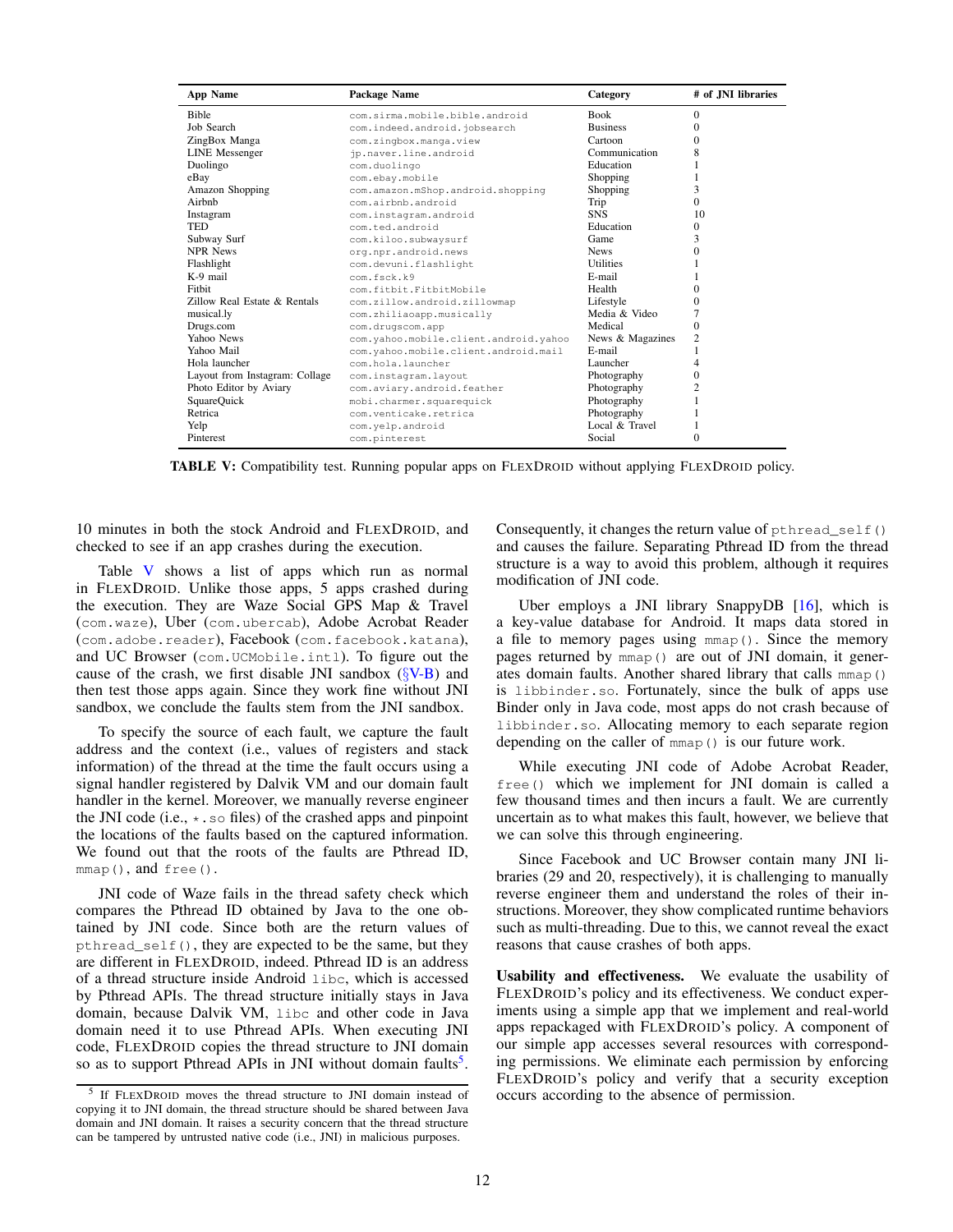<span id="page-12-1"></span>

| Target Third-party Library   | Role            | App Name              | <b>Blocked</b><br>Resource |
|------------------------------|-----------------|-----------------------|----------------------------|
| $com.google.ads.*$           | Ad              | ZingBox Manga         | Internet                   |
| jp.naver.line.* <sup>#</sup> | Photo           | <b>LINE</b> Messenger | Camera                     |
| com.ebay.redlasersdk.*       | Barcode scanner | eBay                  | Camera                     |
| com.facebook.* <sup>†</sup>  | Login           | Airbnb                | Internet                   |
| com.tapjoy.*                 | Ad              | Subway Surf           | Internet                   |
| com.twitter.* <sup>†</sup>   | Login           | Drugs.com             | Internet                   |
| com.android.volley.*         | <b>HTTP</b>     | Yahoo News            | Internet                   |
| $com.flurrv.*$               | Analytics       | Yahoo Mail            | Internet                   |

† Used in two or more apps

‡ A component of the app, not a third-party library

TABLE VI: Enforcing the FLEXDROID's policy against third-party libraries of real-world apps.

<span id="page-12-2"></span>

| Use scenario                                                                                                               | Android     | <b>FLEXDROID</b> | Over.    |
|----------------------------------------------------------------------------------------------------------------------------|-------------|------------------|----------|
| Launch an application*                                                                                                     | 39.13 ms    | 39.73 ms         | $1.55\%$ |
| Launch a service                                                                                                           | $3.76$ ms   | $3.95$ ms        | 5.22%    |
| Download 1.3MB file                                                                                                        | 136.54 ms   | 139.59 ms        | 2.24%    |
| Take a photo                                                                                                               | 443.01 ms   | 448.99 ms        | $1.35\%$ |
| Send an email*                                                                                                             | $100.56$ ms | $101.70$ ms      | 1.13%    |
| Read 8.4MB file via JNI<br>$\mathbf{F}$ Departing the set of the set of the $\mathbf{V}$ $\mathbf{0}$ and $\mathbf{0}$ and | 88.71 ms    | 89.16 ms         | 0.51%    |

∗ Functionalities of open-source K-9 email app

TABLE VII: Performance overheads of real use scenario on both FLEXDROID and the stock Android. FLEXDROID imposes 0.51%- 5.22% overheads depending on the type of task.

We select 8 third-party libraries from 8 real-world apps and apply FLEXDROID's policy to them. We just decompress the 8 APK files, append flexdroid tags to their AndroidManifest.xml files, and repackage them. It is worth noting that a simple modification to AndroidManifest.xml file is enough to enforce FLEXDROID's policy without any knowledge of the app. In other words, it is easy for app developers to adopt FLEXDROID. We manually analyze each third-party library to specify one of its roles and eliminate all its permissions using FLEXDROID's policy. As shown in [Table VI,](#page-12-1) each of the 8 libraries have a problem accessing a resource. It implies that FLEXDROID's policy is effectively enforced.

Case study with a real-world app. To demonstrate how FLEXDROID works with existing apps, we used Yahoo News [\[18\]](#page-14-42) which is a popular news app registered on Google Play. We chose this app for our case study, since the app uses various third-party analytics, social, UI, and video libraries such as Flurry, Facebook, NineOldAndroids [\[12\]](#page-14-43), and MP4Parser [\[11\]](#page-14-44). Among the libraries, we particularly focus on Flurry, which accesses a device's IMEI code using undocumented READ\_PHONE\_STATE permission. Flurry prints IMEI code as a log message that we can observe.

We repackage the APK file to take away the READ\_PHONE\_STATE permission from Flurry. We also set the android:mockOnException attribute to true to provide Flurry with a fake IMEI code. We check out that Flurry outputs log messages related to the fake IMEI code. This indicates that FLEXDROID does not degrade usability in the view of a user while FLEXDROID successfully prevents the privacy-sensitive information from being leaked.

# <span id="page-12-0"></span>*B. Performance*

We evaluate the performance impact of enabling FLEXDROID's features in comparison to stock Android. The overhead of FLEXDROID mainly comes from two potential sources. One is from the inter-process stack inspection that FLEXDROID conducts upon each access request, and the other is from a sandbox switch that FLEXDROID does upon every JNI execution and Java API calls from JNI. For the interprocess stack inspection overhead, we focus on situations where an app attempts to access various resources, while measuring the delay of JNI execution and Java API call for sandbox switch. We note that FLEXDROID introduces an additional thread, named stack tracer, for each app. The stack sleeps all the time, thereby leaving negligible impacts on performance, except when its app makes access requests.

In order to minimize the effect of unrelated processes (e.g., system daemons), we turn on all cores of CPU and fix their frequencies to the maximum values for all experiments. Besides, we assign the highest priorities to all the threads running our benchmarks. We repeat each experiment case 50 times on both stock Android and FLEXDROID, and choose a median value for comparison.

We conduct macro-benchmarks to examine overheads in common use scenarios and micro-benchmarks to inspect the details.

*1) Benchmarks for Common Use Scenarios:* We measure the performance overheads imposed by FLEXDROID with our custom benchmarks to simulate end-user scenarios commonly seen on smartphones, as summarized in [Table VII.](#page-12-2) For ease of modification and experiment, we use a popular open-source email app K-9 [\[10\]](#page-14-45). In the following, we explain how we measure the elapsed time for each case.

Launch an application. The application launch time measures from when startActivity() is called and the time the app becomes visible. This time includes relatively slow operations (e.g., process creation, IPCs between system services, and I/O operations for supporting GUI). FLEXDROID imposes an overhead of only 1.6%.

Launch a service. We build a custom Android service to measure the service launch time. Similar to the app's launch, we measure from when startService() is called to the time the service routine is started. FLEXDROID adds an overhead of 5.22%, which is relatively larger though the actual timespan is quite small.

Download an image. Using our custom app, we measure the elapsed time to download a 1.3MB image from the web and to store it to an SD card. Although it takes several hundreds of milliseconds, FLEXDROID adds an overhead of 2.24%, as just a few permission checks occur.

Take a photo. We measure the elapsed time for taking a photo using the camera benchmark. It measures from when the shutter button is clicked to the time the image is stored. FLEXDROID has an overhead of 1.35%, since the time includes heavy operations such as capturing raw images from camera and compressing it.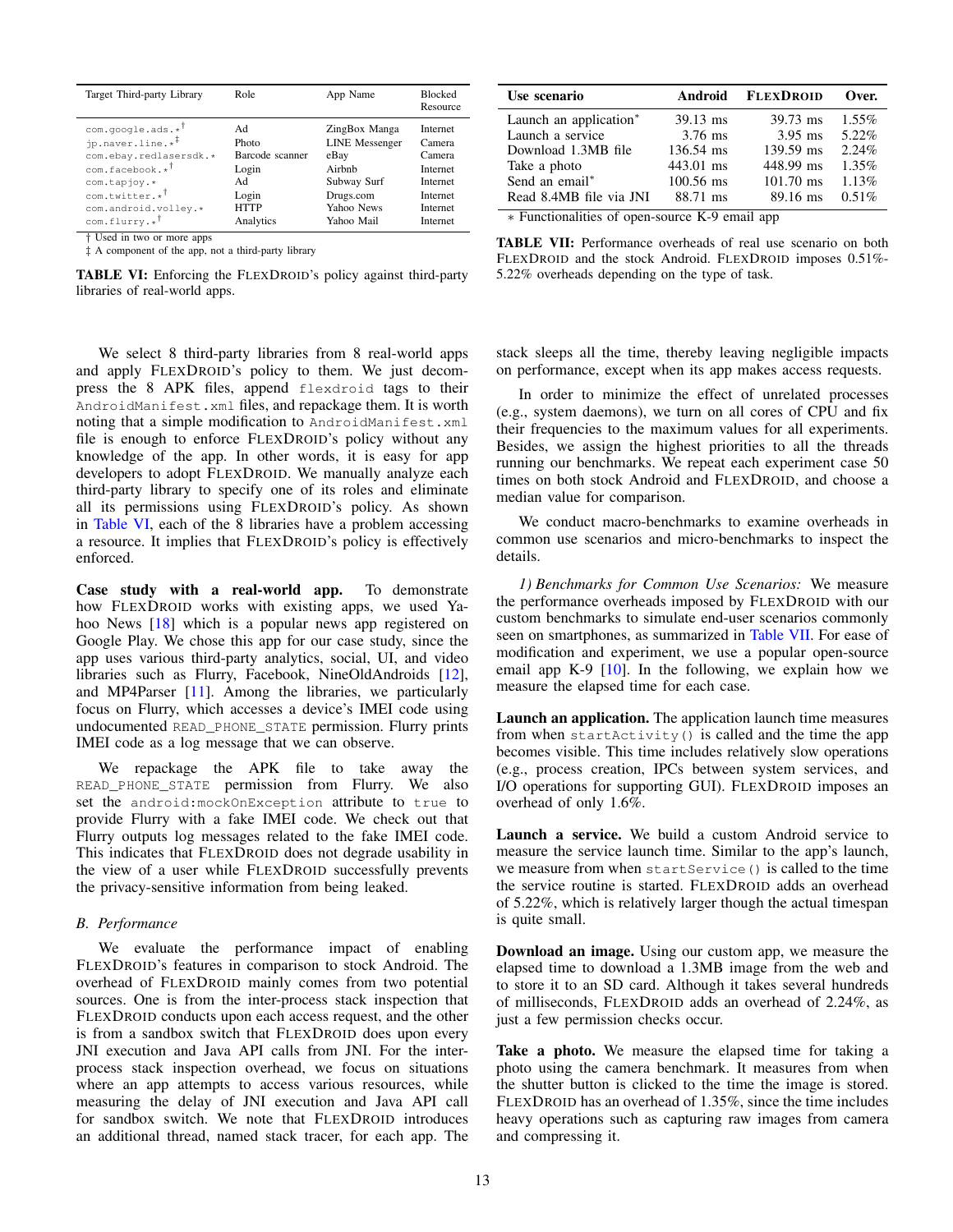<span id="page-13-0"></span>

| <b>Benchmark</b>                                                                          | Android                   | <b>FLEXDROID</b>               | Over.                         |
|-------------------------------------------------------------------------------------------|---------------------------|--------------------------------|-------------------------------|
| startActivity()                                                                           | 3,935 $\mu$ s             | 4,529 $\mu$ s                  | 594 $\mu$ s                   |
| startService()                                                                            | 1,221 $\mu$ s             | $1,734 \ \mu s$                | 513 $\mu$ s                   |
| file open <sup>*</sup>                                                                    | 782 $\mu$ s               | $1,657 \,\mu s$                | $875 \; \mu s$                |
| file open $(create)^*$                                                                    | 1,390 $\mu$ s             | 2,338 $\mu$ s                  | 948 $\mu$ s                   |
| file delete                                                                               | 745 $\mu$ s               | 1,330 $\mu$ s                  | 585 $\mu$ s                   |
| file read <sup><math>\dagger</math></sup>                                                 | 138 $\mu$ s               | 142 $\mu$ s                    | $4 \mu s$                     |
| file write <sup><math>\dagger</math></sup>                                                | $1,076 \ \mu s$           | 1,134 $\mu$ s                  | 58 $\mu$ s                    |
| call JNI method<br>call JNI method<br>after loading libs <sup><math>\ddagger</math></sup> | 97 $\mu$ s<br>963 $\mu$ s | 186 $\mu$ s<br>$8,436 \,\mu s$ | $89 \mu s$<br>$7,473 \,\mu s$ |

∗ Two stack inspections are required during a file open

† No stack inspection is required during file read and write

‡ This includes the process of loading (and dynamic linking)

the JNI code and shared libraries needed by the JNI code

TABLE VIII: Micro-benchmarks of starting activity/service, filerelated system calls and JNI method invocation. FLEXDROID imposes 4-948 µs overheads depending on the number of stack inspection calls while calling JNI method, including loading and dynamic linking, increases the delay by 7,473  $\mu$ s.

Send an email. In K-9 app, when we press the Compose button, a background task for sending an email is asynchronously executed. Thereby we measure the email sending time as the execution time of the background task. Since the task is heavy, our system adds only 1.13% overhead.

Read a file via JNI. We invoke a native method which reads data from a 8.4MB file and measure the time to finish its execution. FLEXDROID imposes an overhead of only 0.51%, which is imperceptible.

*2) Micro-benchmarks:* We build a custom benchmark app to measure overheads from inter-process stack inspection for accessing user-space and kernel-space resources (e.g., Activity, Service, File) and the expense of calling JNI method. For user-space resources, we measure the execution times of startActivity() and startService(). [Table VIII](#page-13-0) shows the overheads that are mainly caused by inter-process stack inspection.

For kernel-space resources, we evaluate the overheads regarding file operations. Our benchmark app accesses a file located in the external storage by invoking open, read, write, and close system calls, which need READ/WRITE\_EXTERNAL\_STORAGE permissions. As shown in [Table VIII,](#page-13-0) we can see that opening a file has approximately twice the delay of the one for file deletion. This is because opening a file requires executing the inter-process stack inspection twice, while the file deletion needs to execute only once. File read and write have a much lower overhead since they do not involve the inter-process stack inspection.

Our benchmark app invokes a native method that simply prints a log message. When Dalvik VM calls a JNI method for the first time, it conducts loading and dynamic linking the JNI code and shared libraries needed by the JNI code. After this, calling the same JNI method again skips the process of loading and dynamic linking to shorten the delay. It is worth mentioning that the Android linker keeps loaded shared libraries to avoid loading the same shared library again. Since the linker for JNI domain in FLEXDROID loads shared libraries that are already loaded in Java domain, the first delay of calling a JNI method must be much longer. This overhead, however, does not last after the first call. Depicted in [Table VIII,](#page-13-0) the first JNI method call introduces an overhead of 963  $\mu$ s on stock Android, and FLEXDROID incurs an additional overhead of 7,473  $\mu$ s. The overhead mainly comes from additional loading and dynamic linking. Though it is very large, the later JNI method calls, fortunately, impose only 89  $\mu$ s overhead. The additional expenses of the later JNI method calls stem from the sandbox switch.

# VII. DISCUSSION

Currently, FLEXDROID has a weakness in terms of backward compatibility which is caused by JNI sandbox. As specified in  $\text{VIA}$ , Pthread ID, mmap(), and free() are known sources of faults when executing JNI code in FLEXDROID. In particular, supporting mmap() requires changing mmap() system call implementation inside the kernel. It must distinguish memory pages that will be allocated in JNI domain from the one allocated in Java domain, so that FLEXDROID can allocate memory to each domain depending on the caller of mmap() and avoid domain faults. Developing the JNI sandbox, which provides complete backward compatibility, would be a meaningful future work.

FLEXDROID does not provide memory isolation between third-party libraries. What this means is that malicious thirdparty libraries can use native code to access or overwrite the memory of other third-party libraries running on its host app. Establishing memory isolation between third-party libraries is another significant future work.

Since most of the third-party libraries are provided with a list of necessary permissions as a plain text or a part of the manifest code, an app developer can easily enforce FLEXDROID's policy with the given information.

App developers often protect apps' source code with Pro-Guard [\[15\]](#page-14-46) which optimizes and obfuscates the source code. Since ProGuard obfuscates package names, which is given to FLEXDROID rule, FLEXDROID may not work effectively with an app protected by ProGuard. To overcome this limitation, we suggest that app developers configure ProGuard to exclude suspicious libraries, which is easily done by adding a few lines in the configuration file (proguard.config).

# VIII. CONCLUSION

In this paper, we present FLEXDROID, an extension to Android's permission system, which provides dynamic, finegrained access control for third-party libraries. FLEXDROID enables app developers to fully control capabilities of thirdparty libraries (e.g., permissions to be granted), and specify behaviors after unauthorized resource access attempts (e.g., quitting the app or sending dummy data). From our analysis of 100,000 Android apps, 17.1% of 295 third-party libraries are found to utilize JNI, and at least 27.9% of them are observed to use dynamic code generation. Considering that these are two key factors hindering the host app and their thirdparty libraries from drawing clear and trustworthy boundaries at runtime, FLEXDROID provides a novel in-app privilege isolation mechanism with inter-process stack inspection, which is effective to JNI as well as dynamic code generation.